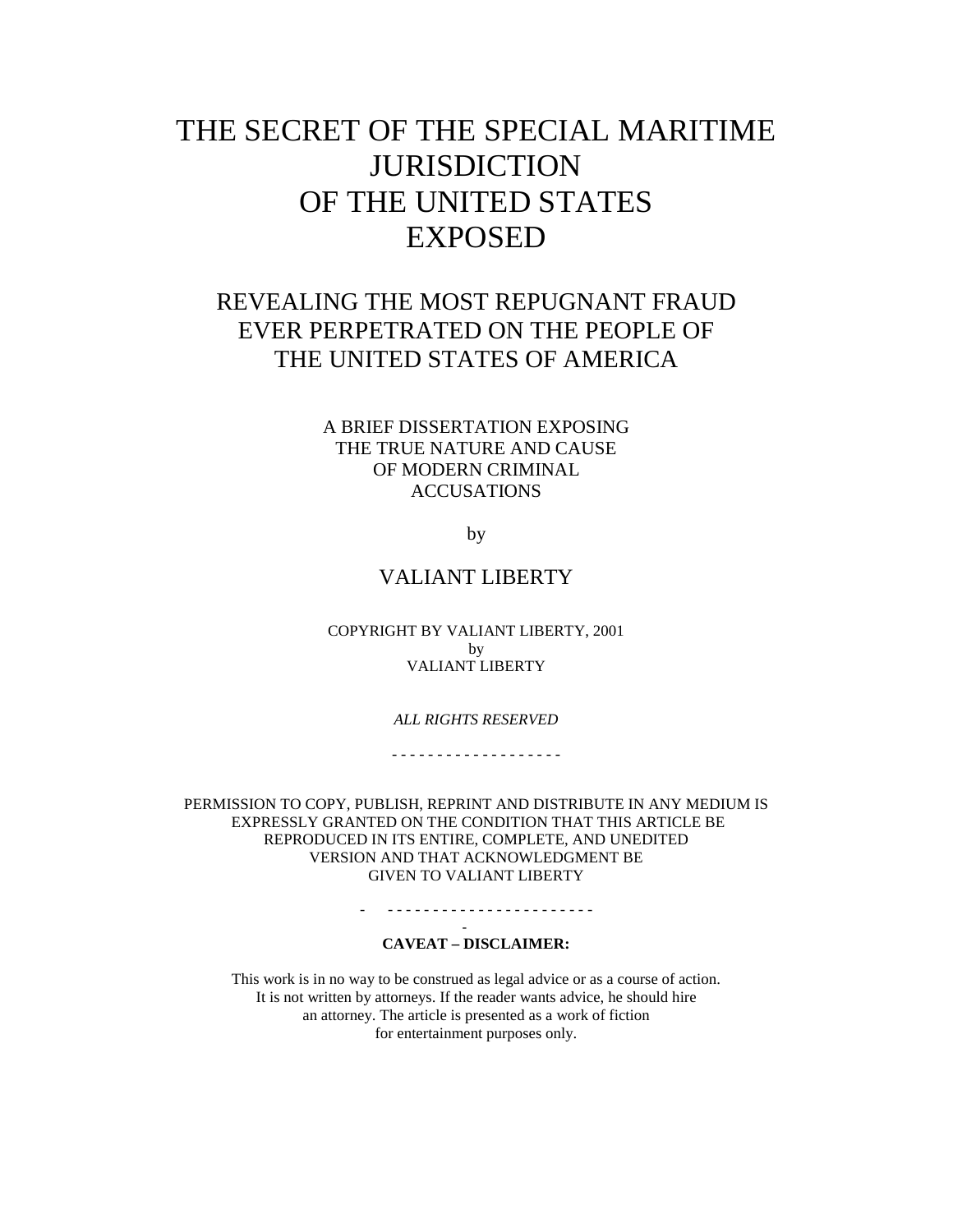Woe unto you also, you lawyers; for you lade men with burdens grievous to be borne, and you yourselves touch not the burdens with one of your fingers.

Luke 11:46

Woe unto you, lawyers! For you have taken away the key of knowledge: you entered not in yourselves, and them that were entering in you hindered.

Luke 11:52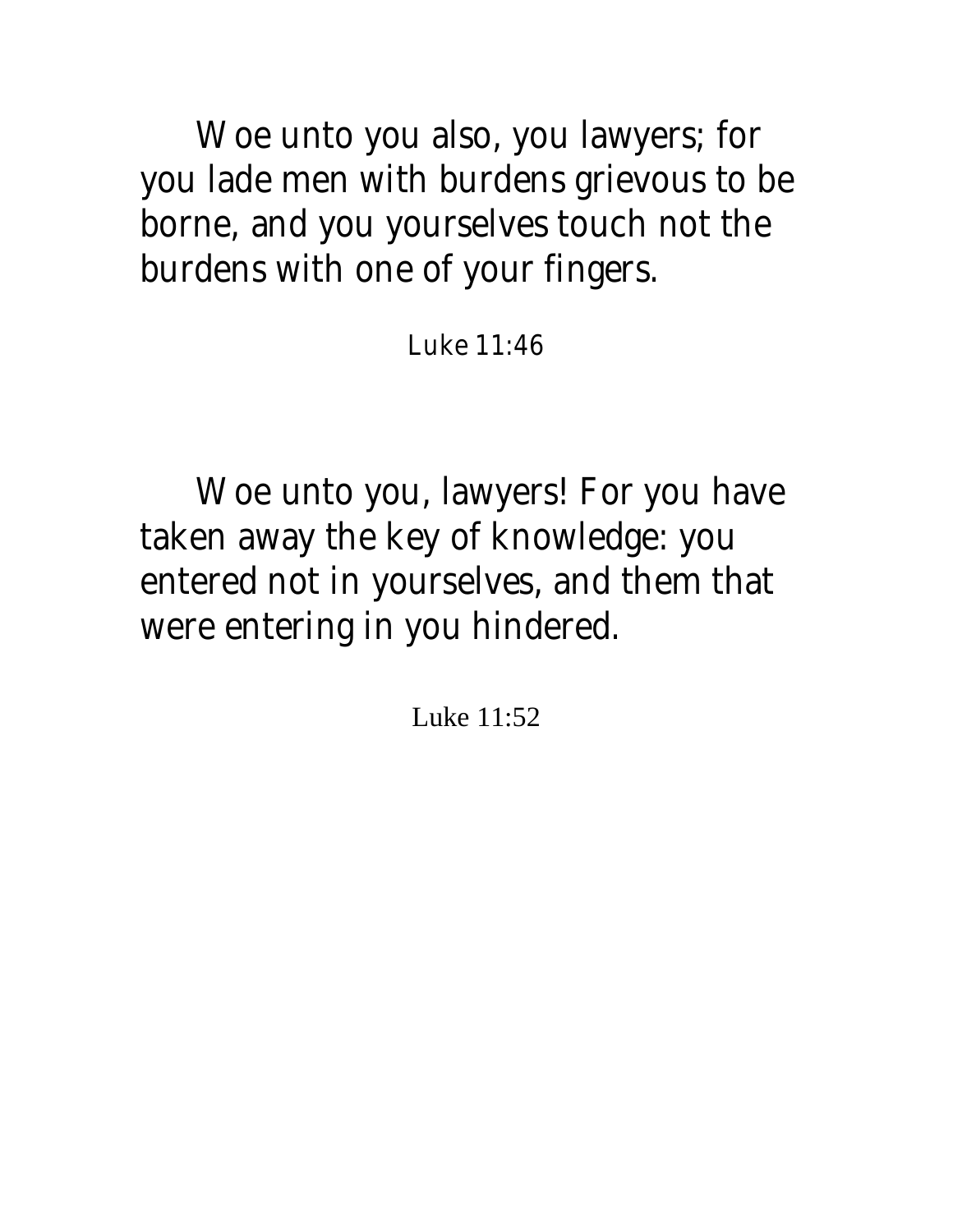#### **THE SCOPE OF THE FRAUD**

The trials and tribulations that many people accused of "criminal offenses" are a direct result of not understanding the nature and cause of the accusation. The end result of this lack of knowledge and understanding is that the United States and the States have the largest prison population in the world and execute the most people. Lives and families are destroyed. Family farms are stolen by unscrupulous judges and attorneys. Hard-working folks who have done no wrong have lost their homes and savings and have been reduced to a state of poverty by an encounter with the American system of injustice. The horror stories are limitless. This author believes that this lack of understanding is the result of the "dumbing down of America," a part of a scheme devised and orchestrated by foreign and domestic enemies of the people of the United States of America, not the least of which are the American Bar Association and the various State Bar Associations which sprang from England. These Bar Associations have concocted a Luciferian scheme bringing the maritime jurisdiction onto the land and the scheme undoubtedly includes every member of every bar association up to the dishonorable justices of the Supreme Court. These foreign and domestic enemies of the people of the united States of America are believed by many, including the author, to have schemed for years, at least since the founding of our nation, to establish a total takeover of not only our country, but the entire planet and to enslave the people in their demonic quest to establish a One World Government or "New World Order" created out of the chaos of the destruction of Liberty and to be founded upon the ruins of the principles on which our once great nation was established and with the slave labor supplied by a once free, self sufficient and proud people.

Yes, Virginia, there is a conspiracy. There is a conspiracy by attorneys to steal everything that you have and to make you a slave. The members of the bar have bestowed honors, privileges and immunities upon themselves in direct violation of the very constitutions that they have sworn an oath to uphold so they can steal with impunity. They have defecated on the principles of law and justice. This author has personally witnessed them laugh about their "license to steal" when referring to their membership in the bar. Lawyers have infiltrated and taken control of the legislatures so they can enact laws for their own unjust enrichment. For the most part, they occupy or control the offices of the executive branches of the governments of the several states so they can sign the legislative enactments into law. They absolutely control the judicial branch so they can adjudicate and enforce the laws and divide the spoils among themselves. They control the banks so they can launder their ill-gotten gains. These zealous advocates of injustice will strip you of everything of value you have if they are given the least opportunity. If you hire one to help you out of a scrape with the law, for the most part, you will end up in prison while your lawyer is sipping margueritas on the beach in Cancun, paid for with your money. Your ex-wife might even be with him. Only if you have as much money as T. Cullen Davis or O.J. Simpson once did, might you be able to buy yourself some justice. The justice these two colorful characters bought for themselves cost them their fortunes, but they evaded imprisonment and possible execution for a price paid in money.

Most people don't have the financial resources with which to bribe the members of the bar, so they languish in prison while the lawyers take what little property they had, plus a bonus from the State for their "services." When you go into a court accused of a "crime," and are inclined to hire a lawyer or accept a court appointed lawyer to help you out, remember that the lawyer is being paid by the STATE and is licensed by the STATE, the judge is licensed and paid by the STATE, the jury is licensed and paid by the STATE (they at least have driver licenses, don't they?), the prosecutor is licensed and paid by the STATE. If the judge orders a psychological evaluation to determine if you are competent to stand trial, the psychobabelist is also licensed and paid by the STATE. The cop that accused you and who will testify against you is licensed and paid by the STATE. If you are tried and sentenced to death, the cleric who comes to pray for your miserable soul before the execution is licensed and paid by the STATE. The guy who sticks the needle in your arm for the euthanasia is licensed and paid by the STATE. After they inject you with poison, the doctor that pronounces you dead is licensed and paid by the STATE. Could there be a hint of conflict of interest here? If the reader has ever had any experience with the modern criminal injustice system, the term "contempt of court" has taken on a whole new meaning for him.

The lawyers fill the prisons with people who have injured no one but are convicted of statutory crimes of a maritime jurisdiction. Prisons are filled with people whose only "crime" was to be in possession of a substance that they, the lawyers, have declared to be illegal. Good parents are separated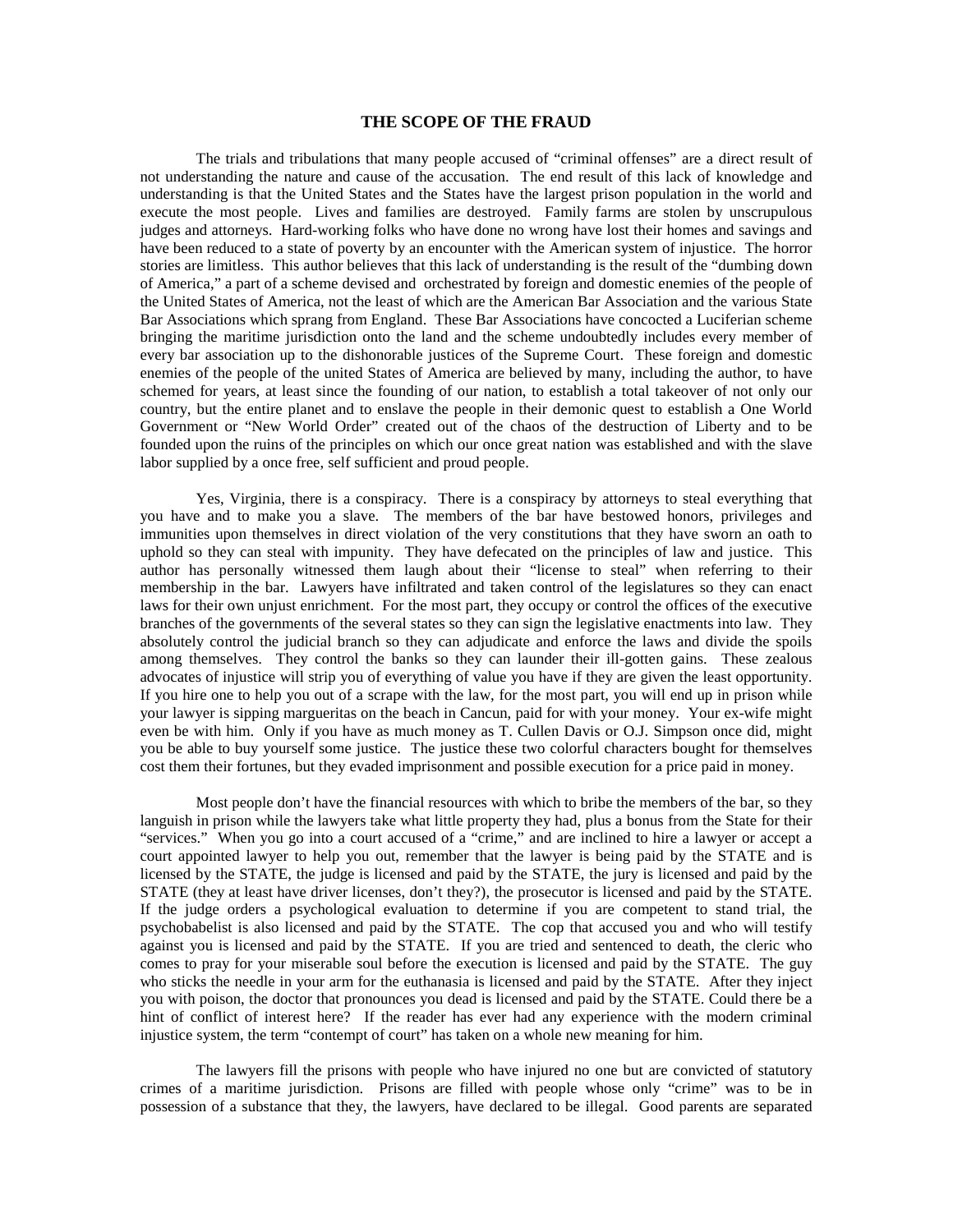from their children for attempting to discipline them, or because of divorce. Fathers are in prison because they cannot pay the court ordered child support; it is blatantly imprisonment for debt. People are in prison for exercising their presumed right to keep and bear arms. People are routinely thrown in jail for nonjailable traffic offenses and the Supreme Court in *Atwater v. City of Lago Vista*, #99-1408, (Apr. 24, 2001) has said it is OK. People are jailed every day for such heinous offenses as not wearing a seat belt or not paying a "motor vehicle" registration fee. America, the land of the slave and the home of the fee, has more people in prison and more people on death row than any other country in the world, and new prisons are being built every day. And in order to keep these new prisons filled beyond capacity, the various lawyercontrolled legislatures are busy enacting more and more new statutory maritime crimes.

Woe be unto you if you don't pay a tax that is presumed to be due. If you don't pay up, the zealous advocates of injustice will drag you into their secret maritime jurisdiction on the presumption of a tax debt and steal your bank account, your car, your home and anything else they can find. You may even go to prison. If you resist too much or know too much, they will send their minions, the police, to assassinate you in broad daylight with impunity. The lawyers protect their obedient minions. These police agencies, whose motto is "to protect and serve," get away with murder on a routine basis. Yes, they do protect and serve their masters, the lawyers, very well. This is why this essay must be spread far and wide as quickly as possible. The word must get out. The attorneys will stop at nothing to keep the scheme of their maritime jurisdiction secret. One advantage that the people have is that the rats are not yet totally in control of the Internet. Please use it; if you have a web page, please post this article. Another advantage that the people have is numbers; there are more of us than there are of them. The greatest advantage that the people have is the truth. The lawyers fear it; they go to extraordinary lengths to suppress it. If you want to know what fear smells like, find a judge after you read this article and explain what you are about to learn from the succeeding pages. Mail copies of this article to every lawyer, judge, legislator and sheriff you can, if you know of any who can read. Let the pungent odor of fear waft across the land. They know that once the truth escapes it cannot be held back and once again covered with darkness, at least not for several generations. When they are exposed, they will be powerless and vulnerable. People eventually recognize the truth; the truth is light, and the darkness flees from the light. The American people still have a sense of justice, and the lawyers especially fear justice.

How have they gotten away with the fraud for so long and managed to keep secret the maritime jurisdiction that has come onto land? The answer is; because the lawyers also control the fourth estate and institutions of religion and learning. The news media aids and abets the Esquires by suppressing the truth and perpetrating lies. It is a form of Orwellian mass mind control. The people are constantly fed a stream of propaganda through the network news, the newspapers, the public schools, colleges and universities (all lawyer controlled), and most especially, the incorporated  $501(c)3$  churches. Like all other corporations these churches are controlled by lawyers. The corporations that the people work for aid and abet the lawyers by perpetuating the false truths in their corporate policies. The subliminal messages transmitted are the lies that America is a free country, slavery is abolished, America is the great land of opportunity, there is separation of church and state, and "good Americans" and especially "good Christians" should submit to the government; it is the patriotic "Christian" thing to do. These themes never cease; they are constantly bombarded and ingrained into the psyche of the people. Hitler recognized in his work, *Mein Kampf* that if you told a lie and repeated and reinforced it often enough, the people would begin to accept the lie as a truth. The bigger and more outrageous the lie the better. After a period of time, when the lie is sufficiently programmed into the psyche of the national consciousness and is accepted as truth, the human mind does a remarkable thing. If the truth is then presented, it will be rejected as a lie. The psychobabelists have recognized this phenomena and describe it as cognitive dissidence. This cognitive dissidence can be compared to programming a computer; if you program lies and false information into the computer, it will spew out lies and false information or just lock up completely and cease to function. Junk goes in; junk comes out. This cognitive dissidence is powerful and difficult to overcome. Your authors have struggled to overcome it for years.

Another method very successfully used by the lawyers to keep their secret under the cover of darkness is the age-old strategy of sending their minions to infiltrate, divide and conquer any organization of people banding together to resist the present tyranny of the injustice system. The authors have personally witnessed the effectiveness of this strategy. The minions of the Esquires sent to infiltrate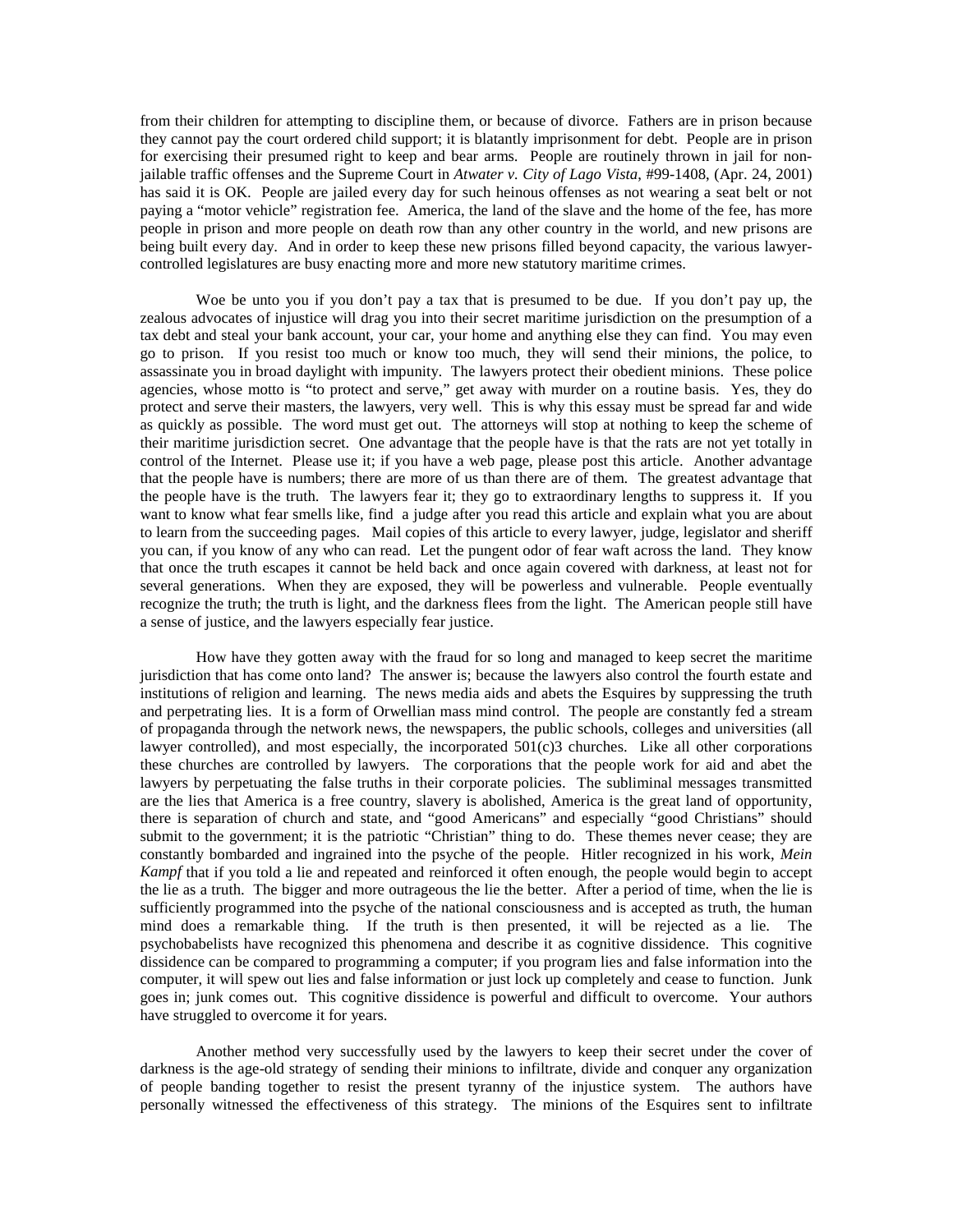"patriot organizations" are intelligent, skillful and highly trained in the arts of deception and betrayal. They are people of likable personalities, who are able to gain trust, induce people into "offending" some maritime penal regulation and set them up for prison. The most active or successful "patriots" are the ones on the top of the list to be targeted. They must be beaten into submission or "neutralized," sometimes with extreme prejudice; witness the fate of Gordon Kahl. Some of these infiltrators are undoubtedly honest people that have run afoul of a maritime penal regulation and have caved in to the pressure put on them by lawyers and their minions to inform on others in order to avoid incarceration. Some do it purely for money. Others are agents of the lawyers who travel the "patriots' circuit" holding seminars and disseminating false information and "sure fire remedies" guaranteed to be the proverbial magic bullets. Many good people have lost their property and liberty pursuing these false remedies sold by patriots for profit who are paid by the attorneys to lie and then double dip into their victim's pocket by selling the false information. And then there are other patriots holding seminars who truly believe that they have the answer, and end up in jail after an attempt to apply their own theory. It is understandable how one can fall victim to a false "patriot for profit" scheme. Your authors have been victims of some of these schemes. People that run afoul of the American system of injustice are so desperate for some relief that they become easy targets of opportunity. Live and learn. The age-old warning of *caveat emptor* should be applied to this instant article. Do your own research and check it out. Education, however it is obtained, is usually expensive. Hopefully, most folks learn by their mistakes.

But the dawn is near; the sun is rising. The path traveled by those seeking the truth of the fraud has been a long and arduous journey. It passes through a jungle growing over the hollow remnants of many small businesses, the ruins of family farms, the shells of homes once occupied by close-knit families, and passes by dead bodies and graves marking the way. The path to truth has been filled with stumbling blocks seemingly insurmountable and many forks lead to false trails. Many who have started down the path have found the journey so difficult that they have turned back. Others, more determined and of stronger character have perished along the way. A great debt is owed to those who have blazed the trail before us and marked at least part of the way, marked false trails and removed some of the stumbling blocks. Without the knowledge that they have gained to be built upon, your authors would have never discovered what they have.

This article is not the work of any one man. It is the accumulated work of many. It is the culmination of many pieces of a giant puzzle that has been assembled with Divine intervention. The authors sincerely believe that the timing of this revelation of fraud is keyed to the timetable of the Creator. His plan for the destiny of mankind and the Universe has existed from the beginning, and the Plan is nearing the final stages of execution. The lawyers are soon to suffer the woes described in the Gospel of Matthew, Chapter 23. The secular judges are soon to be judged by the Judge of the Universe. How can they defend themselves? You may be assured that most of all they live in fear of their own judgment before the Supreme Judge. They are responsible for their own actions as observed by one jurist in the case of *Robin v. Hardaway*, 1 Jefferson 109; 1 Am Jur 2d 14: "A legislature must not obstruct our obedience to Him from whose punishments they cannot protect us."

#### **THE SIXTH AMENDMENT**

The key to the fraud hinges on understanding the  $6<sup>th</sup>$  Article of Amendment of the Constitution of the United States. The discussion begins with the text as follows:

**In** *all* **criminal prosecutions, the accused** *shall* **enjoy the right** to a speedy and public trial, by an impartial jury of the State and district wherein the crime shall have been committed, which district shall have been previously ascertained by law, and **to be informed of the nature and cause of the accusation**; to be confronted with the witnesses against him; to have compulsory process for obtaining witnesses in his favor, and to have the Assistance of Counsel for his defense. [emphasis added].

The key words in the emphasized portions are ALL and SHALL. "All" implies that there is more than one criminal jurisdiction. "Shall" makes the enjoyment of the right to be informed mandatory. The information or indictment must state the nature and cause in plain language that is understood by the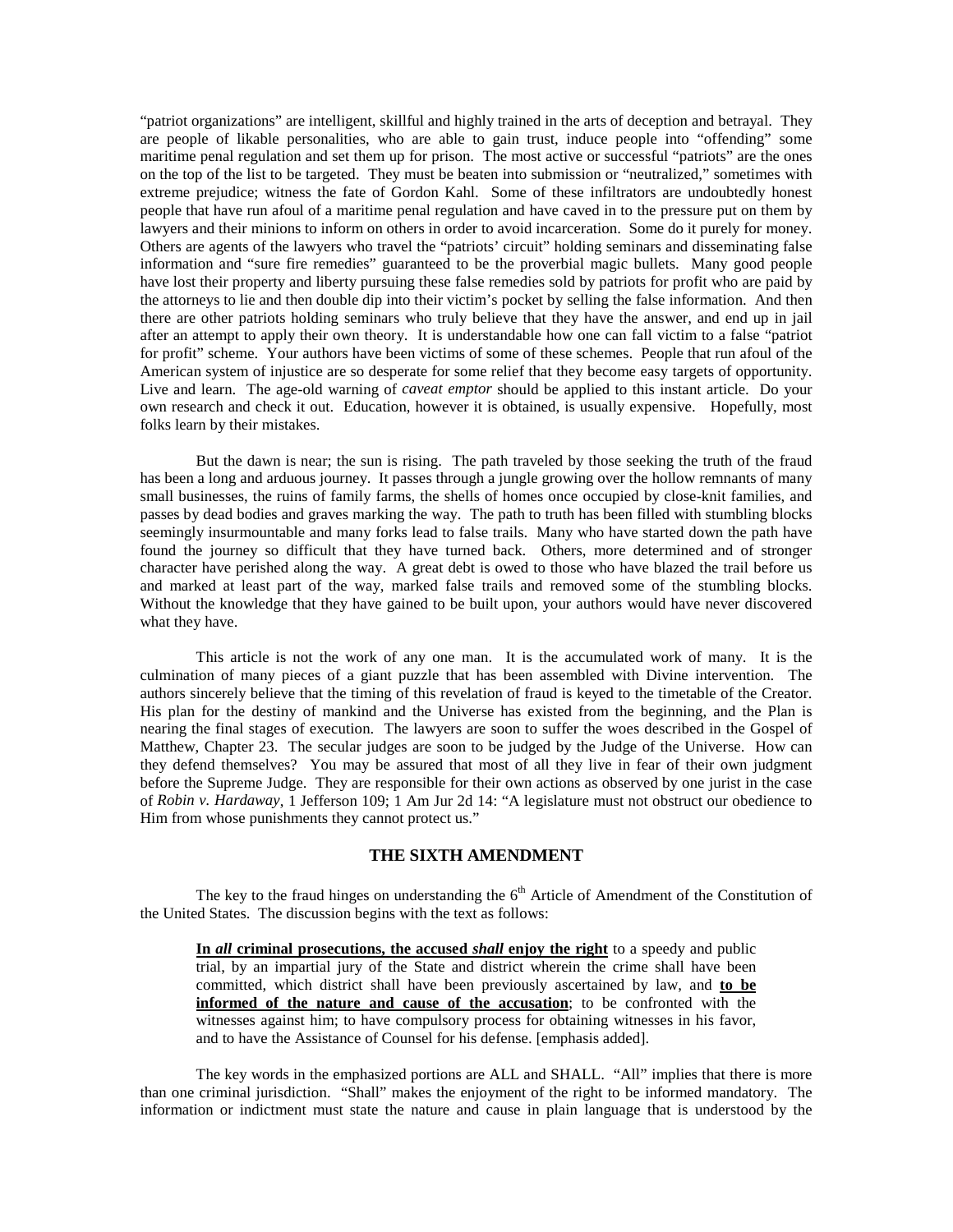accused. Many victims accused of offenses against the STATE or UNITED STATES have found themselves in prison and all their assets forfeited "for lack of understanding" of the nature and cause of the accusation.

The Supreme Court has held:

There are no common law offenses against the United States. Only those acts which Congress has forbidden, with penalties for disobedience of its command, are crimes. *United States v. Hudson & Goodwin*, 11 U.S. (7<sup>th</sup> Cr.) 32 (1812); *United States v. Coolidge*, 14 U.S. (1 Wheat.) 415 (1816); *United States v. Britton*, 108 U.S. 199, 206 (1883); *United States v. Eaton*, 144 U.S. 677, 687 (1892).

Actions to recover penalties imposed by act of Congress generally but not invariably have been held not to be criminal prosecutions. *Oceanic Navigation Co. v. Stranaham*, 214 U.S. 320 (1909); *Hepner v. United States*, 213 U.S. 103 (1909); *United States v. Regan*, 232 U.S. 37 (1914).

Contempt proceedings, which were at one time not considered to be criminal prosecutions, are no longer within that category. Compare *In re Debs*, 158 U.S. 564 (1895), with *Bloom v. Illinois*, 391 U.S. 194 (1968).

#### **WHAT IS THE NATURE OF THE ACCUSATION?**

If common law crimes against the United States do not exist, what kinds of crime do exist against the United States? Article III, Section 2 provides for four different jurisdictions, law, equity, admiralty, and maritime. By process of elimination, we can automatically rule out law by virtue of the above Supreme Court holdings. Equity is defined as "Justice administered according to fairness as contrasted with the strictly formulated rules of common law. The term equity denotes the spirit and habit of fairness, justness, and right dealing which would regulate the intercourse of men with men. (See: Black's  $6<sup>th</sup>$ ). Equity deals with fictions, like corporations. Since it is common knowledge that law and equity have been combined and are virtually indistinguishable from each other, and that anyone who has witnessed "criminal" proceedings in the courts easily recognizes that these "criminal" or "quasi-criminal" accusations are most usually contrary to the spirit and habit of fairness and justness and right dealing of men with men. Therefore, the cause of action cannot be in equity.

Admiralty is defined in Bouviers 1856 edition as": the name of a jurisdiction which takes cognizance of suits or actions which arise in consequence of acts done upon or relating to the sea; or, in other words, of all transactions and proceedings relative to commerce and navigation, and to damages or injuries upon the sea. 2 Gall. R. 468. Black's  $6<sup>th</sup>$  edition observes that: "the terms "admiralty and "maritime" are virtually synonymous."

Bouvier's 1856 edition defines "Maritime Cause" as:

1. **Maritime causes are those arising from maritime contracts, whether made at sea or on land**, that is, such as relate to the commerce, business or navigation of the sea; as, charter parties, affreightments, marine loans, hypothecations, contracts for maritime service in building, repairing, supplying and navigating ships, contracts and quasi contracts respecting averages, contributions and jettisons; contracts relating to marine insurance, and those between owners of ships. 3 Bouv. Inst. n. 2621.

2. There are maritime causes also for torts and injuries committed at sea.

3. **In general, the courts of admiralty have a concurrent jurisdiction with courts of law, of all maritime causes: and in some cases they have exclusive jurisdiction.** [Emphasis added].

As long ago as 1851 the Supreme Court recognized that the Congress has the power to extend the jurisdictions of admiralty and maritime causes to the land under the commerce clause and deprive the people of the right of a trial by jury. The following holding by the high court pretty much says it all.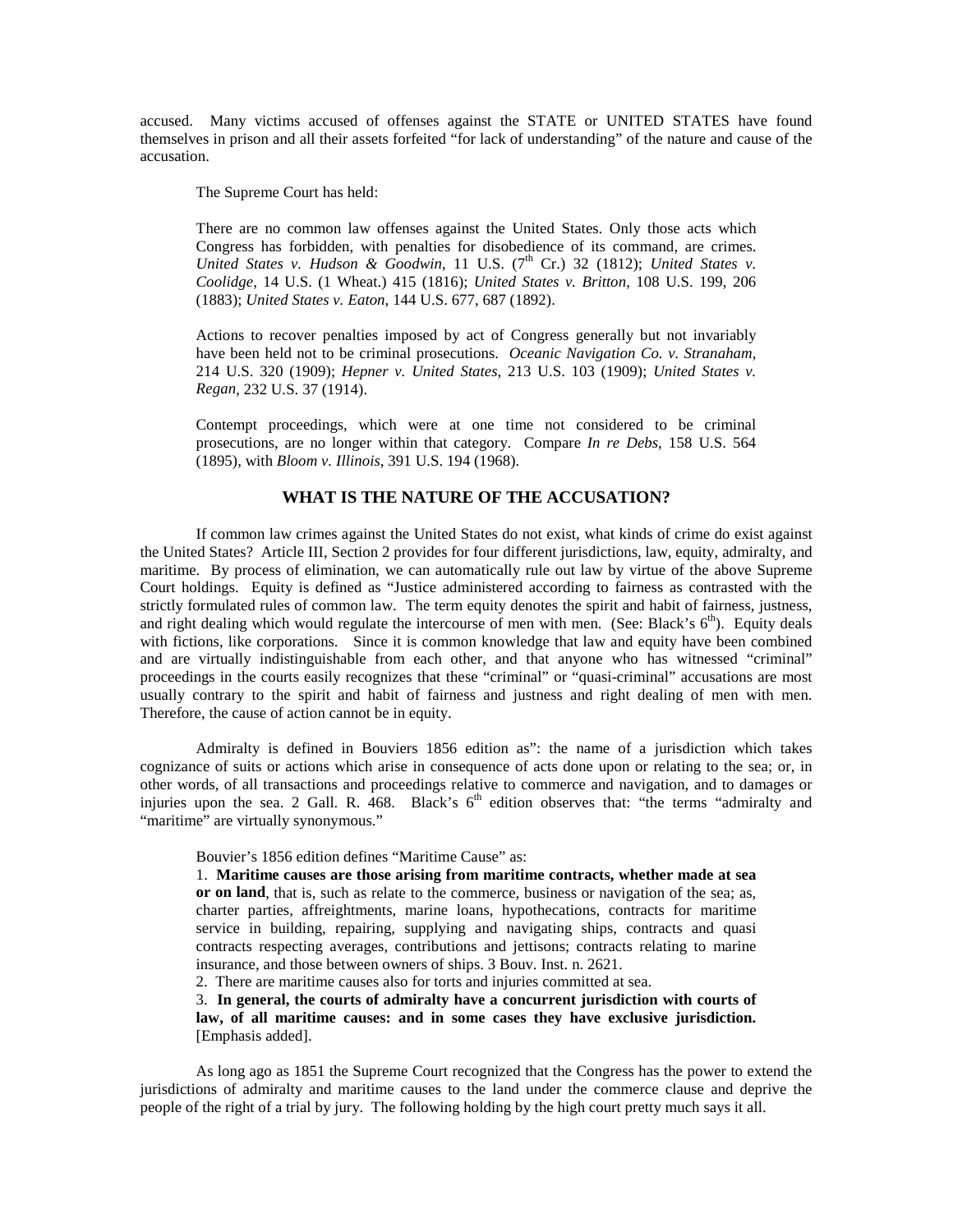This power [of admiralty jurisdiction] is as extensive upon land as upon water. The Constitution makes no distinction in that respect. And if the admiralty jurisdiction, in matters of contract and tort which the courts of the United States may lawfully exercise on the high seas, can be extended to the lakes under the power to regulate commerce, it can with the same propriety and upon the same construction, be extended to contracts and torts on land when the commerce is between different States. And **it may embrace also the vehicles and persons engaged in carrying it on. It would be in the power of Congress to confer admiralty jurisdiction upon its courts, over the cars engaged in transporting passengers or merchandise from one State to another, and over the persons engaged in conducting them, and deny to the parties the trial by jury.** Now the judicial power in cases of admiralty and maritime jurisdiction, has never been supposed to extend to contracts made on land and to be executed on land. But **if the power of regulating commerce can be made the foundation of jurisdiction in its courts, and a new and extended admiralty jurisdiction beyond its heretofore known and admitted limits, may be created on water under that authority, the same reason would justify the same exercise of power on land**." *Propeller Genessee Chief et al. v. Fitzhugh et al*. 12 How. 443 (U.S. 1851)

:

The very next year, in 1852, the Supreme Court warned that this admiralty or maritime threat to Liberty was encroaching on the land and morphing itself into an air breathing creature just as a harmless tadpole transforms itself into a frog, and this is a really ugly frog. If you had never seen a tadpole gradually go through this miraculous process, you might never believe that such a transformation could occur, changing a harmless water-breathing creature into an air-breathing predator.

> Next to revenue (taxes) itself, the late extensions of the jurisdiction of the admiralty are our greatest grievance. **The American Courts of Admiralty seem to be forming by degrees into a system that is to overturn our Constitution and to deprive us of our best inheritance, the laws of the land.** It would be thought in England a dangerous innovation if the trial, of any matter on land was given to the admiralty" *Jackson v. Magnolia*, 20 How. 296 315, 342 (U.S. 1852)

Has the Congress expanded this admiralty and maritime jurisdiction? The answer is a definite and emphatic yes. One only need examine the codification at Title 18 of the United States Code, Section 7:

#### TITLE 18 - CRIMES AND CRIMINAL PROCEDURE PART I - CRIMES CHAPTER 1 - GENERAL PROVISIONS

Sec. 7. Special maritime and territorial jurisdiction of the United States defined The term '**'special maritime and territorial jurisdiction of the United States'',** as used in this title, includes:

 (1) The high seas, any other waters within the admiralty and maritime jurisdiction of the United States and out of the jurisdiction of any particular State, **and any vessel belonging in whole or in part to the United States or any citizen thereof**, or to any corporation created by or under the laws of the United States, or of any State, Territory, District, or possession thereof, when such vessel is within the admiralty and maritime jurisdiction of the United States and out of the jurisdiction of any particular State.

 (2) Any vessel registered, licensed, or enrolled under the laws of the United States, and being on a voyage upon the waters of any of the Great Lakes, or any of the waters connecting them, or upon the Saint Lawrence River where the same constitutes the International Boundary Line.

 (3) Any lands reserved or acquired for the use of the United States, and under the exclusive or concurrent jurisdiction thereof, or any place purchased or otherwise acquired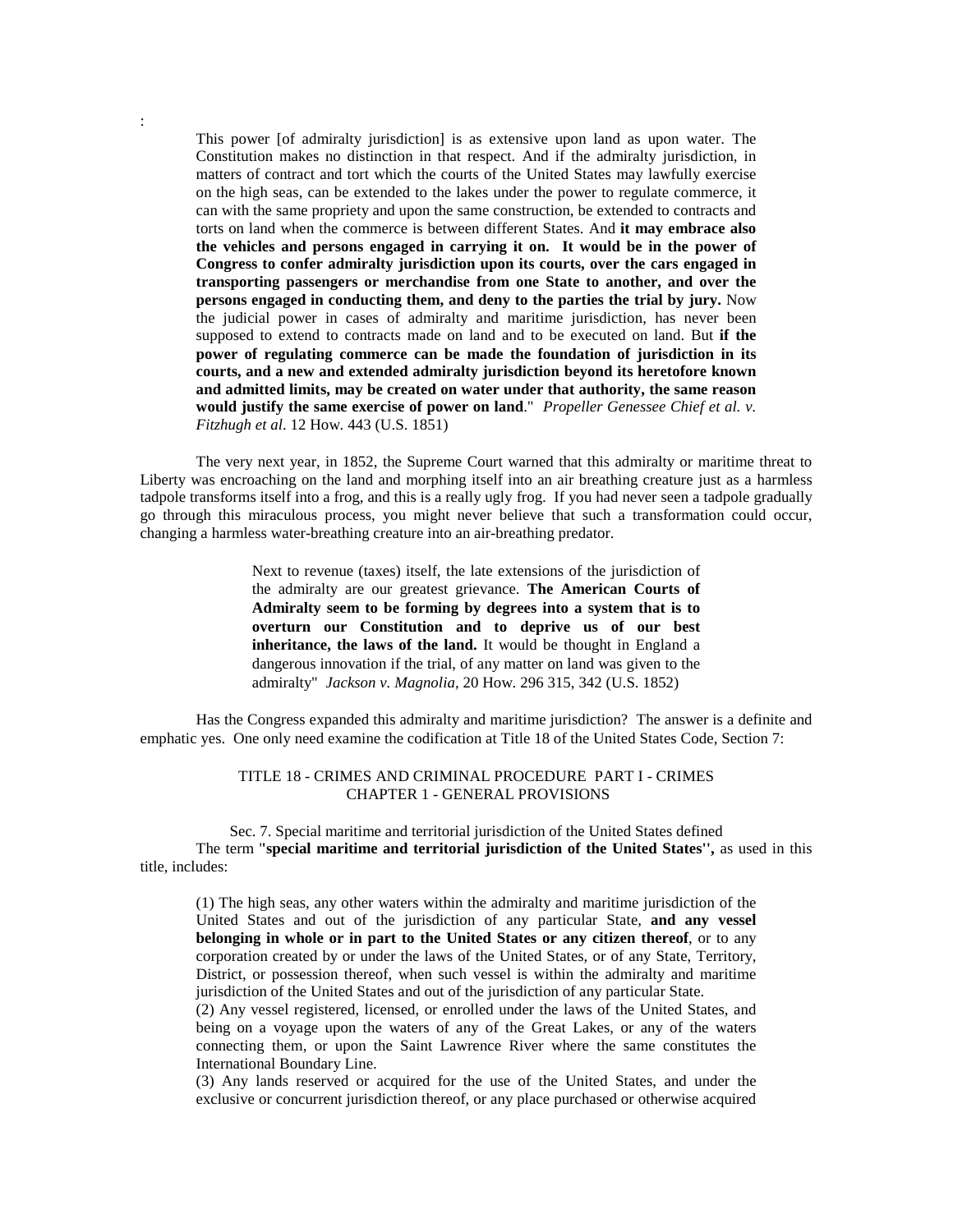by the United States by consent of the legislature of the State in which the same shall be, for the erection of a fort, magazine, arsenal, dockyard, or other needful building.

 (4) Any island, rock, or key containing deposits of guano, which may, at the discretion of the President, be considered as appertaining to the United States.

 (5) Any aircraft belonging in whole or in part to the United States, or any citizen thereof, or to any corporation created by or under the laws of the United States, or any State, Territory, district, or possession thereof, while such aircraft is in flight over the high seas, or over any other waters within the admiralty and maritime jurisdiction of the United States and out of the jurisdiction of any particular State.

 (6) Any vehicle used or designed for flight or navigation in space and on the registry of the United States pursuant to the Treaty on Principles Governing the Activities of States in the Exploration and Use of Outer Space, Including the Moon and Other Celestial Bodies and the Convention on Registration of Objects Launched into Outer Space, while that vehicle is in flight, which is from the moment when all external doors are closed on Earth following embarkation until the moment when one such door is opened on Earth for disembarkation or in the case of a forced landing, until the competent authorities take over the responsibility for the vehicle and for persons and property aboard.

 (7) Any place outside the jurisdiction of any nation with respect to an offense by or against a national of the United States.

(8) To the extent permitted by international law, any foreign vessel during a voyage having a scheduled departure from or arrival in the United States with respect to an offense committed by or against a national of the United States.

-SOURCE- (June 25, 1948, ch. 645, 62 Stat. 685; July 12, 1952, ch. 695, 66 Stat. 589; Pub. L. 97-96, Sec. 6, Dec. 21, 1981, 95 Stat. 1210; Pub. L. 98-473, title II, Sec. 1210, Oct. 12, 1984, 98 Stat. 2164; Pub. L. 103-322, title XII, Sec. 120002, Sept. 13, 1994, 108 Stat. 2021.)

The broad language of Title 27, Code of Federal Regulations, Part 72.11 makes almost all crimes whether or not they are Federal or States crimes "commercial crimes." In the *Propeller Genessee Chief*, supra, it was revealed that admiralty courts have jurisdiction over interstate commerce, so it would follow that the crimes listed in 27 CFR 72.11 are cognizable in an admiralty or maritime court, and such are commercial courts. The relevant part of the text is as follows:

Commercial crimes. Any of the following types of crimes (Federal or State): Offenses against the revenue laws; burglary; counterfeiting; forgery; kidnapping; larceny; robbery; illegal sale or possession of deadly weapons; prostitution (including soliciting, procuring, pandering, white slaving, keeping house of ill fame, and like offenses); extortion; swindling and confidence games; and attempting to commit, conspiring to commit, or compounding any of the foregoing crimes. **Addiction to narcotic drugs and use of marihuana will be treated as if such were commercial crime**.

In the Ebsworth & Ebsworth lecture of 1994, *infra*, Proctor Wiswall states: "Congress has been repeatedly held by the Court to have the power to extend the admiralty and maritime jurisdiction by statute, and Congress has repeatedly exercised that power;" (see e.g., *The "Lottawana*", 88 U.S. 558 (1875); also *Panama Railroad v. Johnson*, 264 U.S. 375 (1924)).

What many of the victims accused of maritime "crimes don't realize is that admiralty and maritime jurisdictions were merged with the law and equity jurisdictions in 1966 (See: Federal Rules of Civil Procedure, notes to Supplementary Rules for Certain Admiralty and Maritime Claims). All four causes of action (or natures of the cause) which were once separate and distinct are now rolled into one set of rules and indistinguishable from one another in our modern courts. Federal Rules of Civil Procedure, (FRCP) Rule 1 provides that: "These rules govern the procedure in the United States district courts in all suits of a civil nature whether cognizable as cases at law or in equity or in admiralty with the exceptions stated in rule 81." Rule 2 provides that: "There shall be one form of action to be known as "civil action." FRCP Rule 9(h) provides in part: "If the claim is cognizable only in admiralty, it is an admiralty or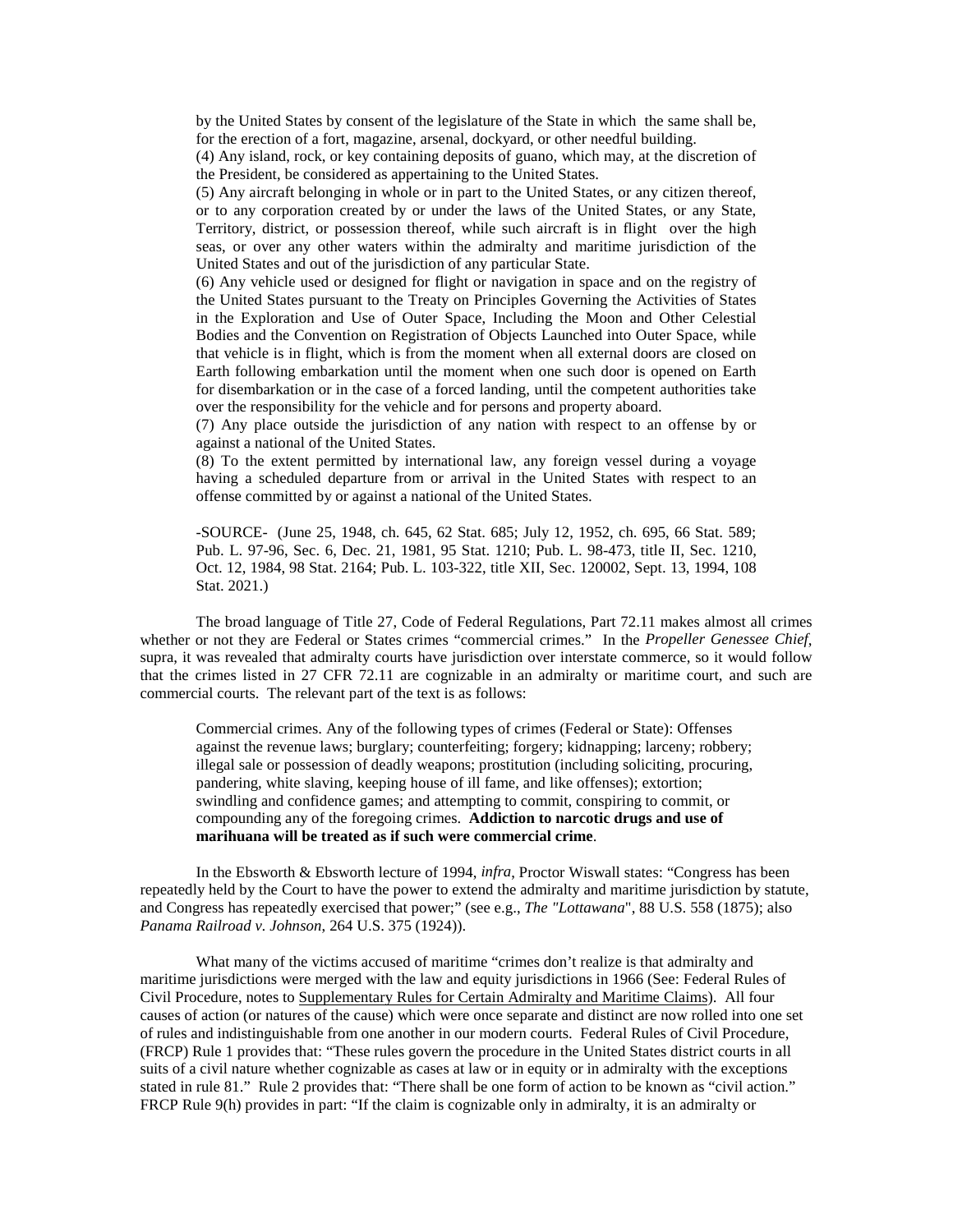maritime claim for those purposes whether so identified or not." FRCP Rule 38(e) provides that: "These rules shall not be construed to create a right to a trial by jury of the issues in an admiralty or maritime claim within the meaning of rule 9(h).

Well now, aren't the rules revealing. Maybe this explains why the judge can amend or reverse a jury verdict, or even jail the jurors for contempt if they don't do what the judge tells them to do. It has happened. The jury is just there for window dressing to make the sheep think that there is a trial by jury. Law, equity, admiralty and maritime, the once separate and distinct jurisdictions are now neatly rolled into one set of rules, tried in the same courtroom with the same judge, on the same docket and with nothing to distinguish the different jurisdictions from one another.

If the criminal accusations that plague Americans today are not in the jurisdictions of common law or equity, they must be in admiralty or maritime jurisdictions. And though admiralty and maritime jurisdictions are virtually indistinguishable, Bouvier's definition of a "Maritime cause" as those arising from maritime contracts whether made at sea or on land fits the bill.

For the sake of illustration, let's take time to consider the condition of military personnel. When a young man enlists in the armed forces, he signs an enlistment contract that binds him to the law of the Code of Military Justice. This Code of Military Justice (COMJ) cannot apply to civilian folks who are not contracted. Under the COMJ, the accused is guilty until proven innocent. If the accused wishes to defend himself, he is put into the position of trying to prove a negative, a virtual impossibility, e.g., he is put into the position of proving that he did not do something. The military court or court-martial, where these military cases are tried, is a legislative criminal court established under the legislative power of the congress to regulate the armed forces. Their jurisdiction is entirely penal<sup>1</sup>"An action upon a penal statute" is defined as: an action for the recovery of a penalty given by statute. In a broad sense, the term has been made to include all actions in which there may be a recovery of exemplary or vindictive damages; an action in which the judgment against the defendant is in the nature of a fine or is intended as a punishment. and disciplinary. The word "penal" is inherently a much broader term than "criminal" since it pertains to any punishment or penalty and relates to acts which are not necessarily delineated as criminal. Military personnel are subject to court-martial penalties because they are under a maritime contract.

Did you ever notice that Texas has a Code of Criminal Procedures, but not one criminal law? That's right, there is no Criminal Code and not one criminal law in Texas, but, there is a Penal Code that is just chock full of "offenses" and more are being added every time the legislature convenes. And if you have done battle in the Texas court system, you will have noticed that the courts don't follow the Code of Criminal Procedure very well. If you make enough noise, they will give it a little bit of "lip service," but the judges mostly ignore it. The courts have held:

Power of punishment is vested in the legislature, not in the judicial department, it is the legislature, not the court, which is to define a crime, and ordain his punishment. *U.S. v. McClain*, 545 F.2d 988, rehearing den. 551 F.2d 52, (5<sup>th</sup> Cir. 1977).

The legislature may declare that the doing of certain acts, shall constitute the offense of sodomy, and may ignore, if it sees fit, the common law elements of the offense*. Slusser v. State*, 232 SW2d 727, 1949.

Under Texas law, no act or omission is a crime unless made so by statute*. Dawson v. Vance*, 329 F.Supp. 1320, (D.C.Tex. 1971).

 $\overline{a}$ 

 ${}^{1}$ Black's 6<sup>th</sup> ed. defines a "Penal action" as a civil action in which a wrongdoer is subject to a fine or penalty payable to the aggrieved party. The word "penal is inherently a much broader term than "criminal" since it pertains to any punishment or penalty and relates to acts which are not necessarily delineated as criminal. Action is essentially "penal" if amount sought to be recovered is arbitrarily exacted for some act or omission of the defendant.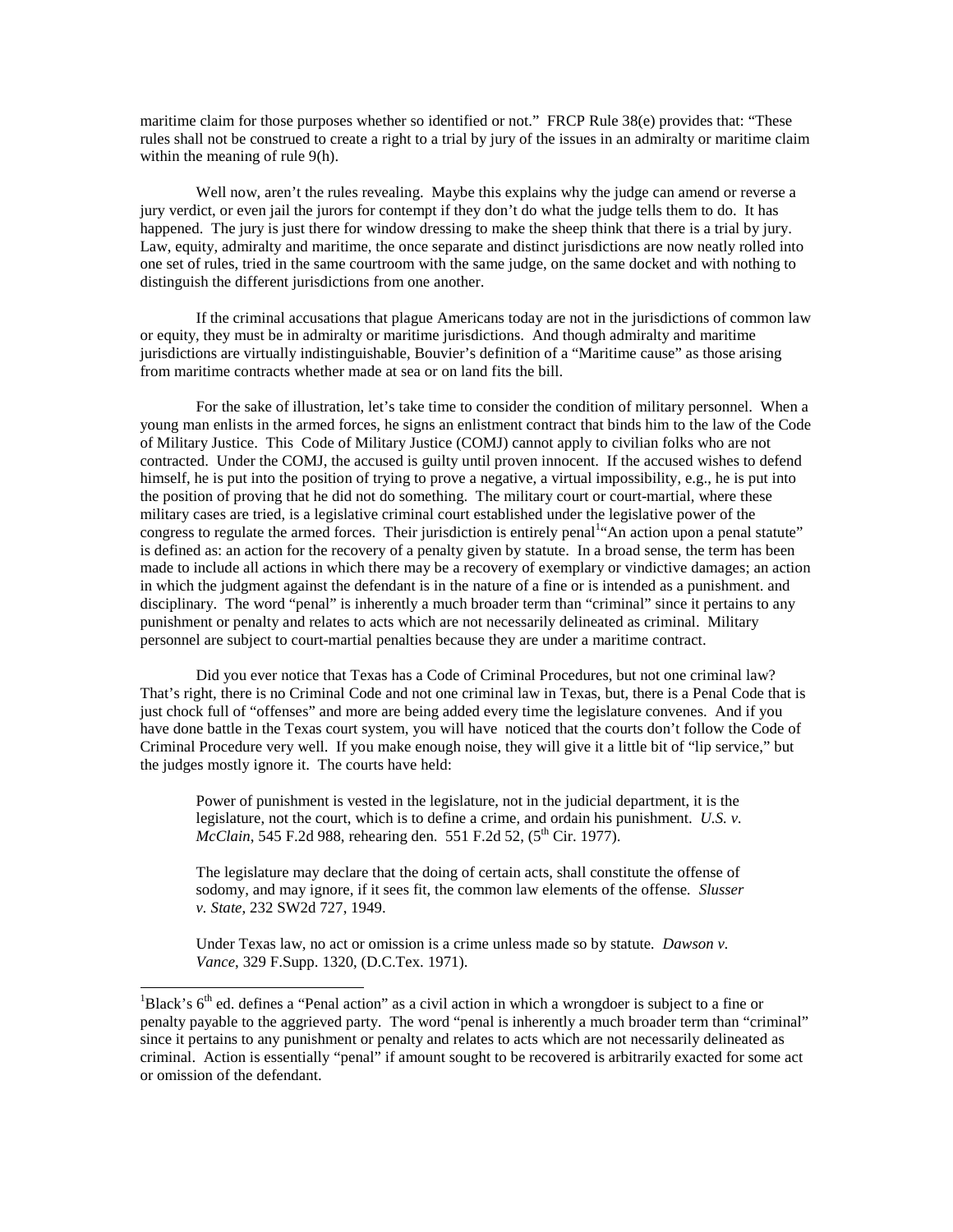The Legislature may create an offense and in same enactment, provide exceptions to its application. *Williams v. State*, 176 SW2d 177, Tex.Cr.App., 1943.

In summary and according to the courts, the legislature defines crimes, can create a crime, while ignoring the common law elements of a crime and mandate the punishment for the crime it creates. There is no crime unless it is created by the legislature. All of this certainly flies in the face of the common law rule that there must be an injured party for a crime to exist. These creations of the legislature are most certainly maritime "crimes." The Texas legislature has certainly exercised its power to extend the maritime jurisdiction.

#### **CADET CUSTER'S COURT-MARTIAL**

The story of George Armstrong Custer's court-martial is a case on point. In 1861, as a young cadet in West Point, Mr. Custer struck an officer and knocked him to the ground. He was immediately arrested, tried before a court martial and found guilty of the offense. Custer was about to be sentenced to 15 years of hard labor. Before sentencing, Custer addressed the court and asked why the sentence was so severe, it was only a friendly fist fight. The court explained to Custer that the sentence imposed was mandated by the Articles of War, which provided at Article 9:

Any officer or soldier who shall strike his superior officer, or draw or lift up any weapon, or offer any violence against him, being in the execution of his office, on any pretense whatsoever, or shall disobey any lawful command of his superior officer, shall suffer death, or such other punishment as shall, according to the nature of his offense, be inflicted upon him by the sentence of a court-martial. (2 Statutes at Large 259).

The court went on to explain that Custer, as a cadet had signed the Articles of War when he was admitted to the academy and was bound to the punishment. The court felt that the punishment was suitable to the nature of the offense and quite merciful under the circumstances. Custer expressed confusion and stated that he didn't know anything about these Articles of War and didn't have any recollection of signing them. This statement put the officers of the court-martial in a frenzy. They immediately adjourned the court to inspect the enrollment records. Sure enough, they found that Custer had not signed the Articles of War. When the court was reconvened, the judge ruled that the case is dismissed for lack of subject matter jurisdiction. Custer was then ordered to sign the Articles of War or discontinue his education at West Point. The fate of Custer was determined by the want of a signature.

In this trial, Custer was afforded the right of allocution. Allocution is the formality of a court's inquiry of a defendant as to whether he has any legal cause to show why judgment should not be pronounced against him on conviction (See: Black's  $6<sup>th</sup>$ ). In this case, Custer was able to show cause as to why he should not be sentenced and save himself from being imprisoned and possibly hanged. When Custer denied having signed the contract, the burden of proof was shifted because of his rebuttal of the presumption that the contract existed. Custer was freed because, without the contract, the court-martial did not have subject matter jurisdiction to execute the sentence. Custer may have known what he was doing by demanding the right of allocution, which is alive and well today, but I doubt it. The authors believe he was just lucky and stumbled and bumbled into the remedy. This story is a fact of history. It is also a fact of history that Custer did not learn much from the court-martial because he later disobeyed orders by not waiting for reinforcements at a place called Little Big Horn, a place where his luck left him. Moral of the story is: if the lawyers don't get you the Injuns will.

The right of allocution is an ancient right rooted in the English common law and cannot be denied. The Supreme Court has held in *Green v. United States*, 365 U.S. 301 (1961):

The design of Rule 32 (a) did not begin with its promulgation; its legal provenance was the common-law right of allocution. As early as 1689, it was recognized that the court's failure to ask the defendant if he had anything to say before sentence was imposed required reversal. See *Anonymous*, 3 Mod. 265, 266, 87 Eng. Rep. 175 (K. B.). Taken in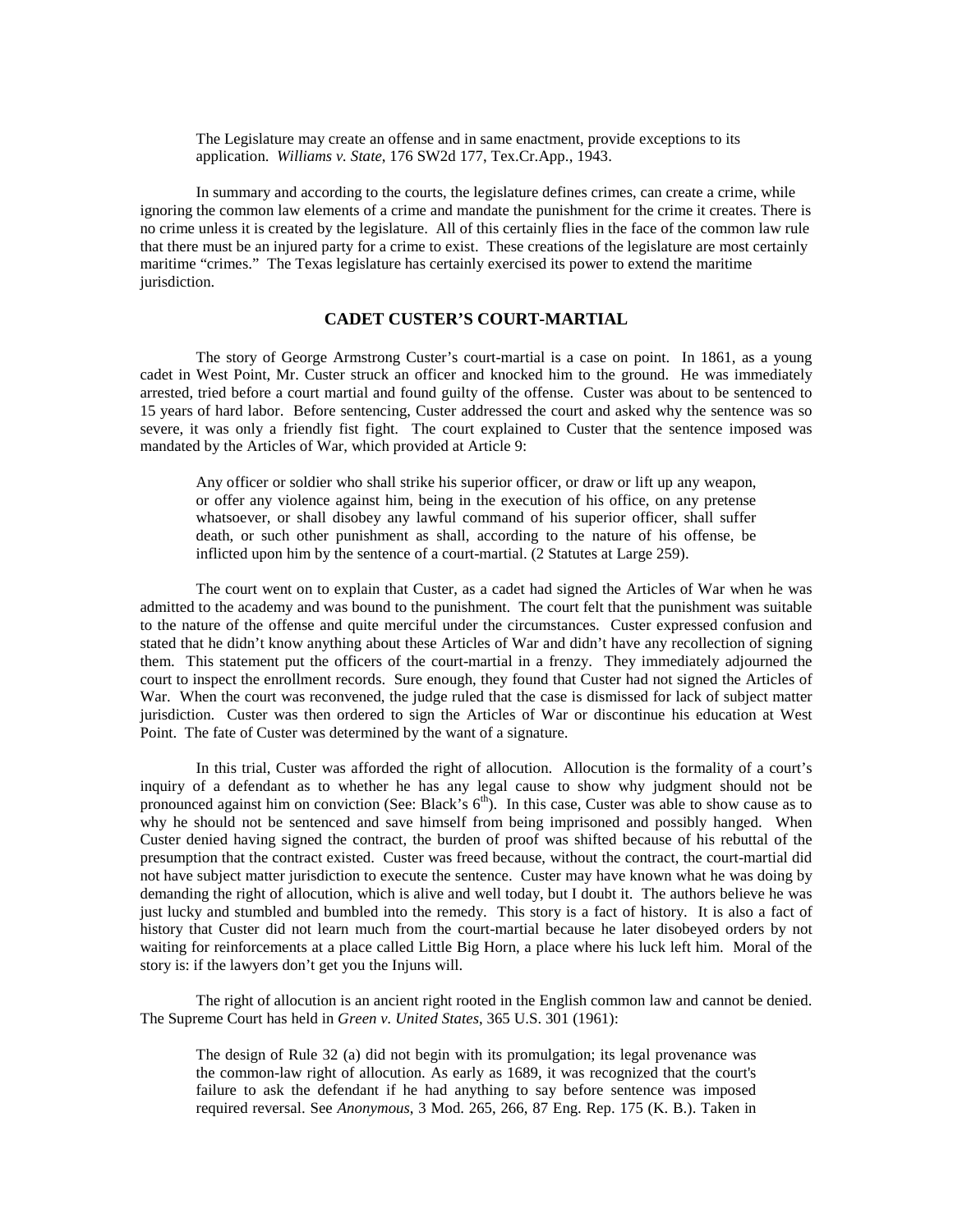the context of its history, there can be little doubt that the drafters of Rule 32 (a) intended that the defendant be personally afforded the opportunity to speak before imposition of sentence. We are not unmindful of the relevant major changes that have evolved in criminal procedure since the seventeenth century - the sharp decrease in the number of crimes which were punishable by death, the right of the defendant to testify on his own behalf, and the right to counsel. But we see no reason why a procedural rule should be limited to the circumstances under which it arose if reasons for the right it protects remain. None of these modern innovations lessens the need for the defendant, personally, to have the opportunity to present to the court his plea in mitigation. The most persuasive counsel may not be able to speak for a defendant as the defendant might, with halting eloquence, speak for himself. We are buttressed in this conclusion by the fact that the Rule explicitly affords the defendant two rights: "to make a statement in his own behalf," and "to present any information in mitigation of punishment." We therefore reject the Government's contention that merely affording defendant's counsel the opportunity to speak fulfills the dual role of Rule 32 (a). See *Taylor v. United States*, 285 F.2d 703.

However, we do not read the record before us to have denied the defendant the opportunity to which Rule 32 (a) entitled him. The single pertinent sentence - the trial judge's question "Did you want to say something?" - may well have been directed to the defendant and not to his counsel. A record, certainly this record, unlike a play, is unaccompanied with stage directions which may tell the significant cast of the eye or the nod of the head. It may well be that the defendant himself was recognized and sufficiently apprised of his right to speak and chose to exercise this right through his counsel. Especially is this conclusion warranted by the fact that the defendant has raised this claim seven years after the occurrence. The defendant has failed to meet his burden of showing that he was not accorded the personal right which Rule 32 (a) guarantees, and we therefore find that his sentence was not illegal.

However, to avoid litigation arising out of ambiguous records in order to determine whether the trial judge did address himself to the defendant personally, we think that the problem should be, as it readily can be, taken out of the realm of controversy. This is easily accomplished. Trial judges before sentencing should, as a matter of good judicial administration, unambiguously address themselves to the defendant. Hereafter trial judges should leave no room for doubt that the defendant has been issued a personal invitation to speak prior to sentencing. *GREEN v. UNITED STATES***,** 365 U.S. 301 (1961).

The U.S. Fifth Circuit Court of Appeals, in *U.S.A. v. Myers*, 1998, expanded further on this holding of the Supreme Court:

Rule 32(c)(3)(C) of the Federal Rules of Criminal Procedure states that the court *must* , before imposing sentence, address the defendant personally and determine whether the defendant wishes to make a statement and to present any information in mitigation of the sentence.

Initially, we must decide whether Myers was, in fact, denied the so-called "right of allocution" secured him by Rule 32. We review *de novo* whether a district court complied with a Federal Rule of Criminal Procedure. *U.S. v. Scott*, 987 F.2d 261, 264 (5th Cir. 1993). The government contends that Myers was indeed afforded his allocution rights because (1) the court invited Myers to explain why the firearm enhancement should not apply, and (2) *through defense counsel* , Myers was able to argue that he had cooperated with the government and that he was a minor participant in the conspiracy. Further, the government contends that a remand is, in any case, not warranted since Myers received the lowest sentence possible. We reject the government's arguments as meritless. First, we observe that thirty-seven years ago the Supreme Court, in *Green v. United States*, 365 U.S. 301 (1961) <mark>/cgi-</mark>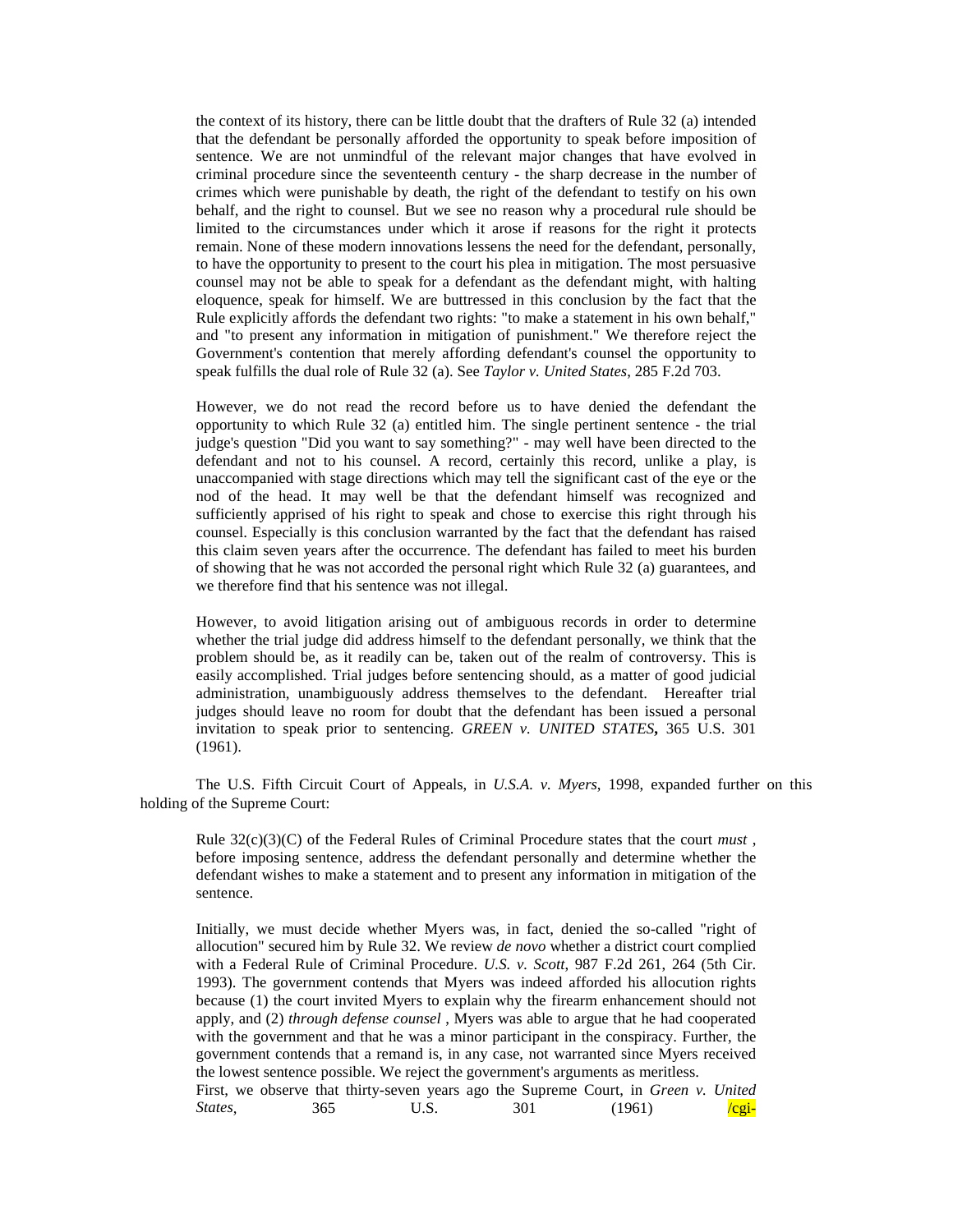bin/getcase.pl?navby=case&court=us&vol=365&invol=301, we rejected the argument that a defendant's right of allocution may be satisfied through his counsel. In Green the court stated:

The most persuasive counsel may not be able to speak for a defendant as the defendant might, with halting eloquence, speak for himself. We are buttressed in this conclusion by the fact that the Rule explicitly affords the defendant two rights: "to make a statement on his own behalf," and "to present any information in mitigation of his sentence." We therefore reject the Government's contention that merely affording defendant's counsel the opportunity to speak fulfills the dual role of Rule 32(a).

As the Supreme Court recognized, **Rule 32 envisions a personal colloquy between the sentencing judge and the defendant**. See *U.S. v. Anderson*, 987 F.2d 251, 261 (5<sup>th</sup> Cir. 1993); *U.S. v. Dominguez-Hernandez*, 934 F.2d 598, 599 (5<sup>th</sup> Cir. 1991). The arguments of Myers's counsel therefore did not satisfy Rule 32.

Second, the court's two questions to Myers regarding the firearm enhancement were patently inadequate to meet the plain requirements of Rule 32. **By its own terms, Rule 32 mandates that a defendant be given the opportunity "to make a statement and** *present any information* **in mitigation of sentence."** FRCrP 32(c)(3)(C). (Emphasis added). The court questioned Myers merely to confirm that there was a factual basis for the firearm enhancement. Those esquires were not even an arguable attempt to give Myers the broad-ranging opportunity to speak embodied in Rule 32. See, e.g., *U.S. v. Sparrow,* 673 F.2d 862, 864 (5th Cir. 1982); see also, *U.S. v. De Alba Pagan*, 33 F.3d 125, 129 (1<sup>st</sup> Cir. 1994).  $\overline{3}$ 

We also reject the government's assertion that, because Myers received the lowest sentence possible, a remand for resentencing would be a useless act. We pretermit discussion of that issue, however, until the next section.

In sum, in order to satisfy the command of Rule  $32(c)(3)(C)$ , the court, the prosecutor, and the defendant must at the very least interact in a manner that shows clearly and convincingly that the defendant knew he had a right to speak on any subject of his choosing prior to the imposition of sentence.

*De Alba Pagan* , 33 F.3d at 129, citing *Green* , 365 U.S. at 304 -05. Buttressed by our own independent review of the record, we reject the government's claim that Myers was afforded his Rule 32 right of allocution.

**We now must turn to a question left undecided by the Supreme Court in Green: whether denial of a defendant's Rule 32 right of allocution requires an automatic reversal and remand for resentencing, or whether such an error can be deemed "harmless" if the record shows that, regardless what the defendant might have said in his own behalf, the court would not have imposed a lower sentence**. The government implicitly contends that a harmless error analysis should apply when it urges that "remand is not warranted because there is no possibility that a lower sentence would have been imposed by the district court." Citing our decision in *Dominguez-Hernandez*, the government maintains that remanding Myers's case for resentencing would therefore be a "useless bow to procedural nicety." *Dominguez-Hernandez*, 934 F.2d at 599.

The government misconstrues *Dominguez-Hernandez*, a case which, we must observe, entirely refutes the government's position. In *Dominguez-Hernandez*, we reaffirmed the settled principle that **"[i]f the district court fails to provide the** [Rule 32] *right of allocution, resentencing is required.***"** *Dominguez-Hernandez*, 934 F.2d at 599, citing *U.S. v. Posner,* 868 F.2d 720, 724 (5<sup>th</sup> Cir. 1989) (emphasis added). We remanded for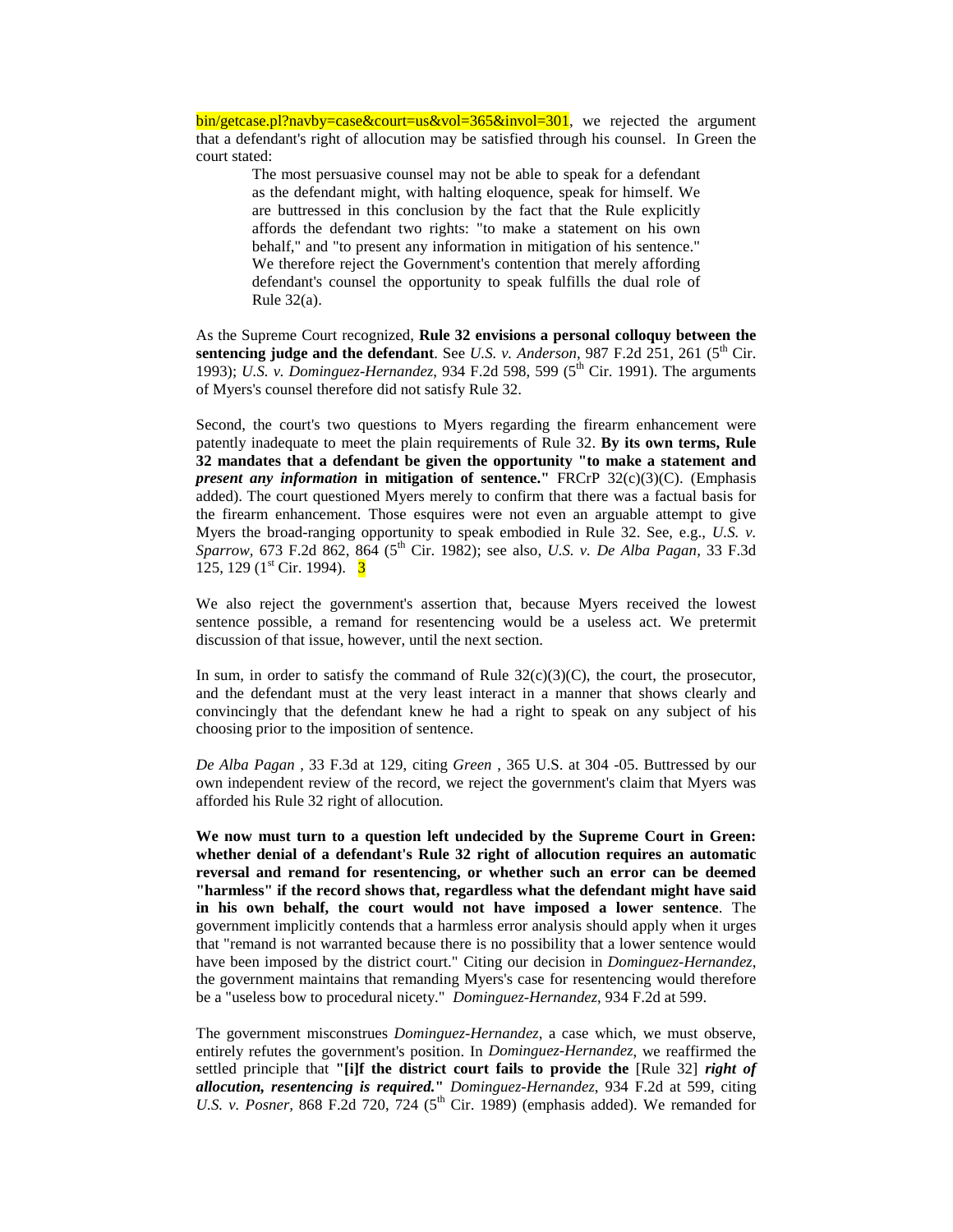resentencing even though the defendant (1) had not raised the error to the district court, and (2) did not even assert that, on resentencing, he wished to exercise his right of allocution. *Dominguez-Hernandez*, 934 F.2d at 599. It was in view of the latter point in particular that we observed remand could "well be a useless to bow to procedural nicety." Id. Nonetheless, we found that failure to afford the defendant his allocution rights necessitated remand; our precedents dictated, and continue to dictate, such a result. See, e.g., *U.S. v. Anderson*, 987 F.2d 251, 261 (5<sup>th</sup> Cir. 1993); *U.S. v. Sparrow*, 673 F.2d 862,  $864-65$  ( $5^{\text{th}}$  Cir. 1982).

Because it is apposite to Myers's case, we add that a remand is necessary even when the judge's comments, at the sentencing hearing or elsewhere, indicate that the judge would remain unmoved in the face of anything the defendant has to say. See *Sparrow*, 673 F.2d at 865. 6 The right of allocution embodied in Rule 32 does not exist merely to give a convicted defendant one last-ditch opportunity to throw himself on the mercy of the court. To be sure, one important function of allocution is "to temper punishment with mercy in appropriate cases, and to ensure that sentencing reflects individualized circumstances." *De Alba Pagan*, 33 F.3d at 129. But the practice of allowing a defendant to speak before sentencing, which dates back as far as 1689 to the case of *Anonymous*, 3 Mod. 265, 266, 87 Eng.Rep. 175 (K.B. 1689), has symbolic, in addition to functional, aspects. As a sister Circuit has observed, "[a]ncient in law, allocution is both a rite and a right. ...[A]llocution has value in terms of maximizing the perceived equity of the [sentencing] process." *De Alba Pagan*, 33 F.3d at 129 (citations and internal quotes omitted). The right of allocution, then, is one "deeply embedded in our jurisprudence"; both its longevity and its symbolic role in the sentencing process counsel against application of a harmless error analysis in the event of its denial. Id.

The district court was well within its discretion in rejecting the § 5K1.1 motion and also, as we will below demonstrate, in subjecting Myers to the firearm enhancement. See discussion infra Part II. All we say, however, is that Myers should have been invited to speak freely in his own behalf prior to sentencing. A hypothetical observer to the proceedings, then, would have been left with no doubt that Myers's sentence reflected the sentencing court's considered judgment about the gravity of his individual participation in the drug conspiracy. Such benefits, although perhaps intangible, could have been bought at the relatively cheap cost of complying with the simple, clear language of Rule  $32(c)(3)(C)$ . As we have already observed, the burden of such compliance falls upon the sentencing court, and not upon the convicted defendant. See *Dominguez-Hernandez*, 934 F.2d at 599.We recognize that our holding today puts us at odds with some of our sister Circuits. For example, the Fourth, Sixth and Ninth Circuits apply some variation of harmless error analysis to the denial of a defendant's Rule 32 allocution rights. See, e.g., *U.S. v. Cole*, 27 F.3d 996, 999 (4th Cir. 1994); *U.S. v. Riascos-Suarez*, 73 F.3d 616, 627 (6<sup>th</sup> Cir.), cert. denied , 117 S.Ct. 136 (1996); *U.S. v. Leasure* , 122 F.3d 837, 840 (9<sup>th</sup> Cir. 1997), cert. denied , 118 S.Ct. 731 (1998) . On the other hand, the First Circuit, in *De Alba Pagan,* supra, squarely held that such an error could not be harmless*. De Alba Pagan*, 33 F.3d at 129, see also *U.S. v. Patterson*, 128 F.3d 1259, 1261 (8<sup>th</sup> Cir. 1997), citing *U.S. v. Walker*, 896 F.2d 295, 301 (8<sup>th</sup> Cir. 1990).

For the foregoing reasons, we AFFIRM the district court's application of the firearm enhancement, but we VACATE Myers's sentence because of the district court's failure to accord Myers his Rule 32 right of allocution. We must therefore REMAND FOR RESENTENCING.

The right of allocution is alive and well in Texas. It may be a right, but not necessarily a "rite" as elucidated by the 5<sup>th</sup> Circuit Court of Appeals. According to the Texas Courts, the defendant must take the initiative and demand the right to the "rite" of allocution himself **before** sentencing. The Texas courts hold: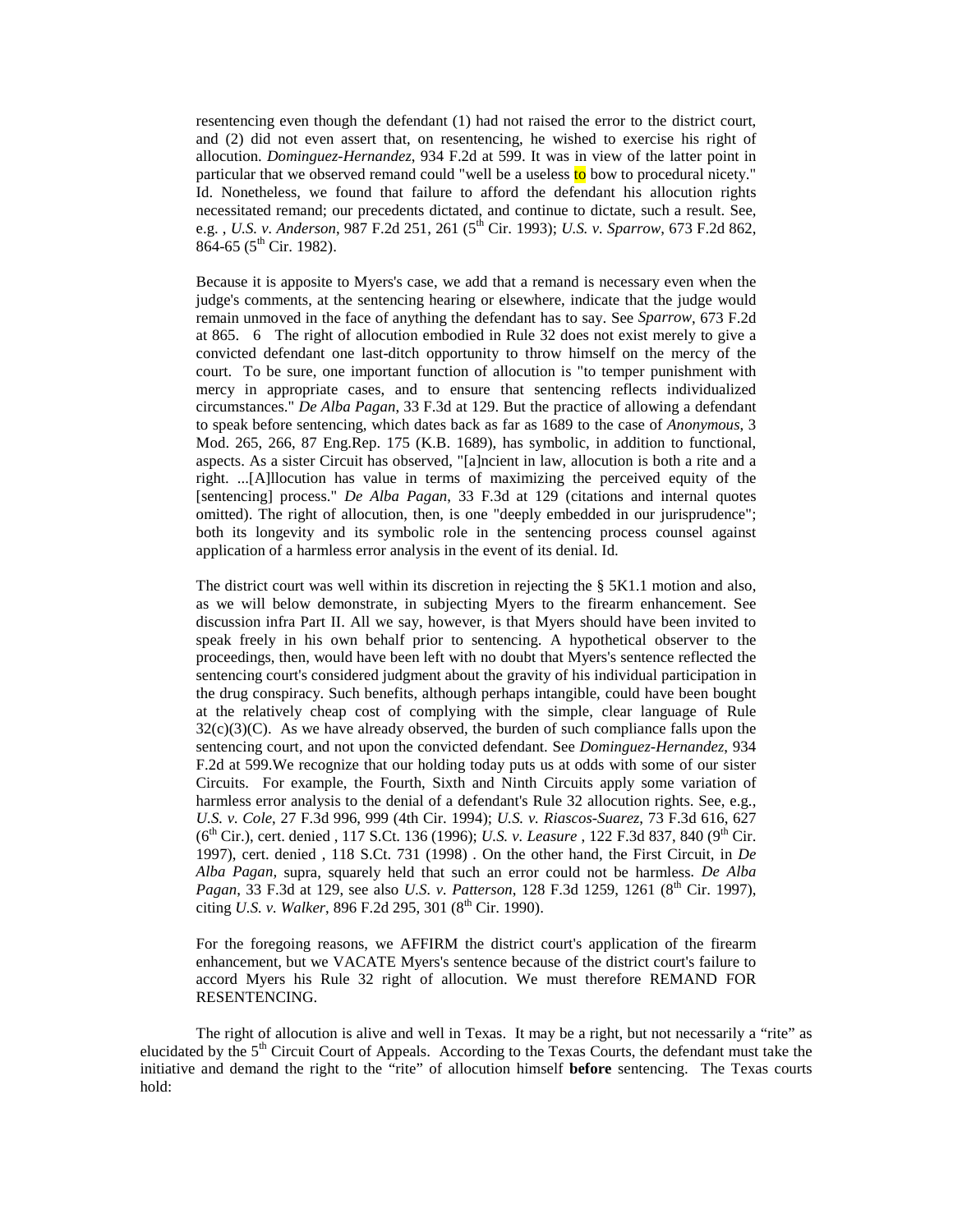The trial court does not err in failing to grant the defendant his right of allocution, where, even though the record shows that the mandatory question was not asked by the trial court, there are no objections to the court's failure to inquire of the defendant if he had anything to say as to why the sentence should not be pronounced against him, and where there is no contention that any of the statutory reasons set forth to prevent the pronouncement of sentence ever existed. *Hernandez v. State*, (App. 9<sup>th</sup> Dist. 628 SW2d 145, (1982)).

When the record is silent on the subject [allocution] and there is no showing to the contrary, it will be presumed on appeal that the requirement was complied with. *Johnson v. State*, (1883) 14 App. 306; *Bohannon v. State* (1883) 14 App. 271.

Where there is no objection in trial court that defendant has been denied right of allocution, no error is shown on claim that recitation in formal sentence that defendant was asked by court whether she had anything to say why sentence should no be pronounced against her is not supported by transcription of court reporter's notes. *Tenon v. State* 563 SW2d 197, (1978).

The old cliché that if you don't know what your rights are, you don't have any seems to be the order of the day in Texas Courts. Those living in other states might want to do some research on the holdings of their respective courts concerning allocution.

#### **THE REQUIREMENT TO REVEAL THE NATURE AND CAUSE**

The author has made, and has witnessed others make, numerous demands for "bills of particular" and "more definite statements" to determine the nature and cause of these penal offenses that we sometimes find ourselves charged with. It is enough to say here that the sliminess, stonewalling and just plain blatant viciousness of the courts and prosecutors in their attempts to conceal the true nature and cause of the accusation can be astonishing. The  $6<sup>th</sup>$  Amendment makes this "right" to know the nature and cause mandatory. Why are they (judges and prosecutors) so bent on concealing this mandatory information? The Supreme Court has held:

The constitutional right to be informed of the nature and cause of the accusation entitles the defendant to insist that the indictment apprise him of the crime charged with such reasonable certainty that he can make his defense and protect himself after judgment against another prosecution on the same charge. *United States v. Cruikshank*, 92 U.S. 542, 544, 558 (1876); *United States v. Simmons*, 96 U.S. 360 (1878); *Bartell v. United States*, 227 U.S. 427 (1913); *Burton v. United States*, 202 U.S. 344 (1906).

No indictment is sufficient if it does not allege all of the ingredients that constitute the crime. Where the language of a statute is, according to the natural import of the words, fully descriptive of the offense, it is sufficient if the indictment follows the statutory phraseology, but where the elements of the crime have to be ascertained by reference to the common law or to other statutes, it is not sufficient to set forth the offense in the words of the statute. **The facts necessary to bring the case within the statutory definition must also be alleged**. *Potter v. United States*, 155 U.S. 438, 444 (1894). *United States v. Carll*, 105 U.S. 611 (1882).

If an offense cannot be accurately and clearly described without an allegation that the accused is **not within an exception contained in the statutes**, an indictment which does not contain such allegation is defective. *United States v. Cook*, 84 U.S. (17 Wall.) 168, 174 (1872).

Despite the omission of obscene particulars, an indictment in general language is good if the unlawful conduct is described so as reasonably to inform the accused of the **nature of**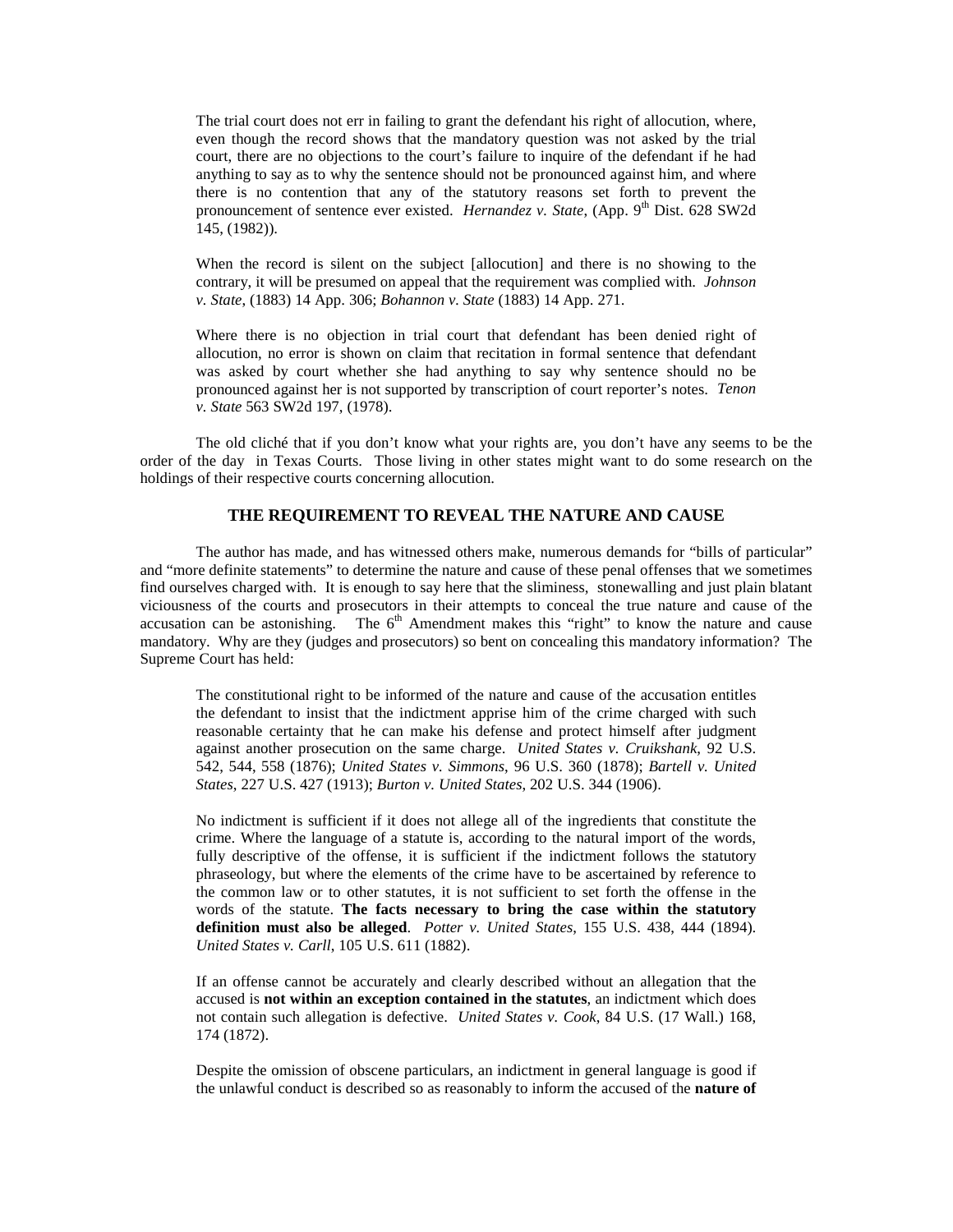**the charge** sought to be established against him. *Rosen v. United States*, 161 U.S. 29, 40 (1896).

The right to notice of accusation is so fundamental a part of procedural due process that the States are required to observe it. In re Oliver, 333 U.S. 257, 273 (1948); *Cole v. Arkansas*, 333 U.S. 196, 201 (1948); *Rabe v. Washington*, 405 U.S. 313 (1972).

Article VI of the Constitution of the United States mandates that all the judges of every State are bound to the supreme Law of the Land and all judicial officers shall take an Oath or Affirmation to support the Constitution. The office of judge is an office of public Trust under the Constitution and this "trust" creates a duty and obligation on the judges. This author submits that every judge in every local, State, and Federal court is in breach of the duty to reveal the nature and cause of their quasi criminal, maritime penal charges that they are misrepresenting to the people to be crimes in common law.

#### **FRAUDULENT CONCEALMEN**T

All this brings us to the topic of "fraudulent concealment." A few of the definitions of fraudulent concealment provided by the Texas Courts are:

Party having superior knowledge who takes advantage of another's ignorance of the law to deceive him by studied concealment or misrepresentation can be held responsible for that conduct. *Fina Supply, Inc. v. Abilene Nat. Bank*, 726 S.W.2d 537, 1987.

Knowing failure to disclose material information necessary to prevent statement from being misleading, or making representation despite knowledge that it has no reasonable basis in fact, are actionable as fraud under Texas law. *Rubinstein v. Collins*, 20 F.3d 160, 1990.

Party in interest may become liable for fraud by mere silent acquiescence and partaking of benefits of fraud. *Bransom v. Standard Hardware, Inc*., 874 S.W.2d 919, 1994.

When circumstances impose duty to speak and one deliberately remains silent, silence is equivalent to false representation. *Fisher Controls International, Inc. v. Gibbons*, 911 S.W. 2d 135, 1995.

When a person sustains to another a position of trust and confidence, his failure to disclose facts that he has a duty to disclose is as much a fraud as an actual misrepresentation. *Blanton v. Sherman Compress Co*., 256 S.W. 2d 884, 1953.

There are literally hundreds of similar holding by U.S. and Texas courts if one cares to go look in the library. There are some people who would call this fraudulent concealment of the nature and cause of the accusation treason.

#### **CLEAN HANDS AND FICTITIOUS PLAINTIFFS**

When a prosecuting attorney brings a cause of action to court accusing some poor soul with a crime in the secret maritime jurisdiction, he (or at least his client) needs standing to sue. All cases in law, equity, admiralty or maritime, are now classified as "civil actions." Civil maritime and admiralty actions require a contract between the plaintiff and defendant for the plaintiff to have standing to sue. For the plaintiff to have standing and for the court to have jurisdiction of the subject matter, there must be in existence a bona fide contract binding the accused into the criminal maritime jurisdiction and the lawyer rat had better be able to get it properly into evidence. This is the foundation of the venue jurisdiction and the subject matter jurisdiction of the court. Under the doctrine of "clean hands", relief will not be granted to a party, who as an actor, seeks to set the judicial machinery in motion and obtain some remedy, it such party in prior conduct has violated conscience or good faith or other equitable relief. One seeking relief cannot take advantage of one's own wrongdoing.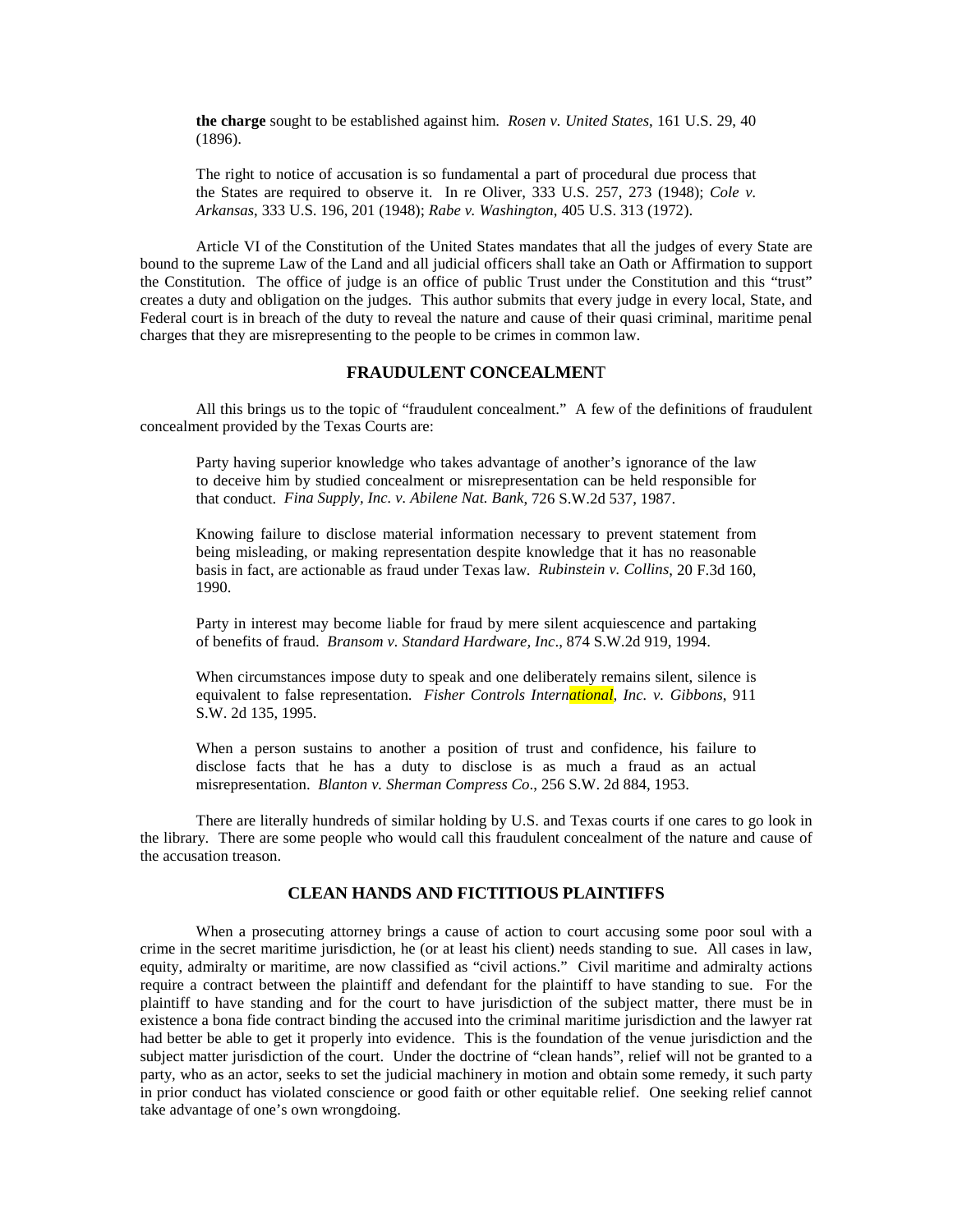The plaintiff's attorney (prosecutor) is representing the STATE OF TEXAS, or the UNITED STATES, both corporations. If you don't believe the STATE OF TEXAS is a corporation, look up Article XI, Section 1 in the Texas Constitution; it is all clear enough. If you don't believe that the UNITED STATES is a corporation, it is right there in Title 28 USC 3002 (15)(A). The prosecuting attorney is representing a corporation, a fictitious plaintiff, and bringing a maritime claim on the *presumption* that a maritime contract exists between the STATE OF TEXAS and the defendant, or more correctly, the ignorant victim. The ignorant victim does not know that this presumption even exists, does not know that the cause of action cannot be in the common law because a crime in law requires a *corpus delecti*, that is to say, the body of the crime or an injured party, and a corporation cannot be the body of the crime or an injured party because it is artificial, a fiction. Trust the author on this, there is plenty of well-settled authority, but it will not be cited here in the interests of brevity while covering the essentials. Because of constant government indoctrination and the lasting effects of cognitive dissidence, the fact that the cause is of a maritime nature is beyond the poor victim's comprehension. The ocean is a long way from Kansas, Dorothy! So how could the accused victim of an alleged offense committed on the land end up in a maritime court and be bound to a presumed maritime contract?

The attorneys for the plaintiff are prosecuting the suit in maritime jurisdiction without evidence entered into the record of the contract binding the Petitioner to the maritime law. Without such contract the trial court is wholly in want of subject matter jurisdiction and venue jurisdiction. The doctrine of "unclean hands" applies to the attorneys for the plaintiff. The courts have held:

It is old hat that a court called upon to do equity should always consider whether the petitioning party has acted . . . with unclean hands. *Texaco Puerto Rico, Inc. v. Department of Consumer Affairs*, 60 F.3d 867, 880 (1st Cir. 1995). This consideration is rooted in the maxim that "he who comes into equity must come with clean hands." *Precision Instrument Mfg. Co. v. Automotive Maintenance Mach. Co.*, 324 U.S. 806, 814 (1945).

Under the doctrine of unclean hands, a court may refuse to grant equitable relief to a plaintiff who has been guilty of unlawful or inequitable conduct regarding the issue in dispute. *Lazy M Ranch, Ltd. v. TXI Operations*, LP, 978 S.W.2d 678, 683 (Tex. App. 1998)

It is well settled that a party seeking equity cannot come into a court with unclean hands. *Schenk v. Halliday Real Estate, Inc.*, 803 S.W.2d 361, 366 (Tex. App. 1990)

The findings show fraud on [the part of the party seeking legal subrogation]. He does not come into court with clean hands, and is therefore not in a position to invoke the equitable principles upon which legal subrogation rests.); *Rotge v. Dunlap*, 91 S.W.2d 905, 908 (Tex. App. 1936)

Applying to legal subrogation the maxim that "one who seeks equity must come into court with clean hands., *Christian v. Manning*, 59 S.W.2d 234, 237 (Tex. App. 1933), and See: *Bell v. Franklin*, 230 S.W.2d 181, 185 (Tex. App. 1921) (same).

#### **PRESUMPTIONS**

A presumption is an inference in favor of a particular fact; a rule of law, statutory or judicial, by which finding of a basic fact gives rise to existence of the presumed fact, until the presumption is rebutted. It is a legal devise, which operates in the absence of other proof to require that certain inference be drawn from the available evidence. A presumption is an assumption of fact that the law requires to be made from another fact or group of facts found or otherwise established in the action. A presumption is not evidence. A presumption is either conclusive or rebuttable. Every rebuttable presumption is either a presumption affecting the burden of producing evidence or a presumption affecting the burden of proof. A presumption imposes on the party against whom it is directed the burden of going forward with evidence to rebut or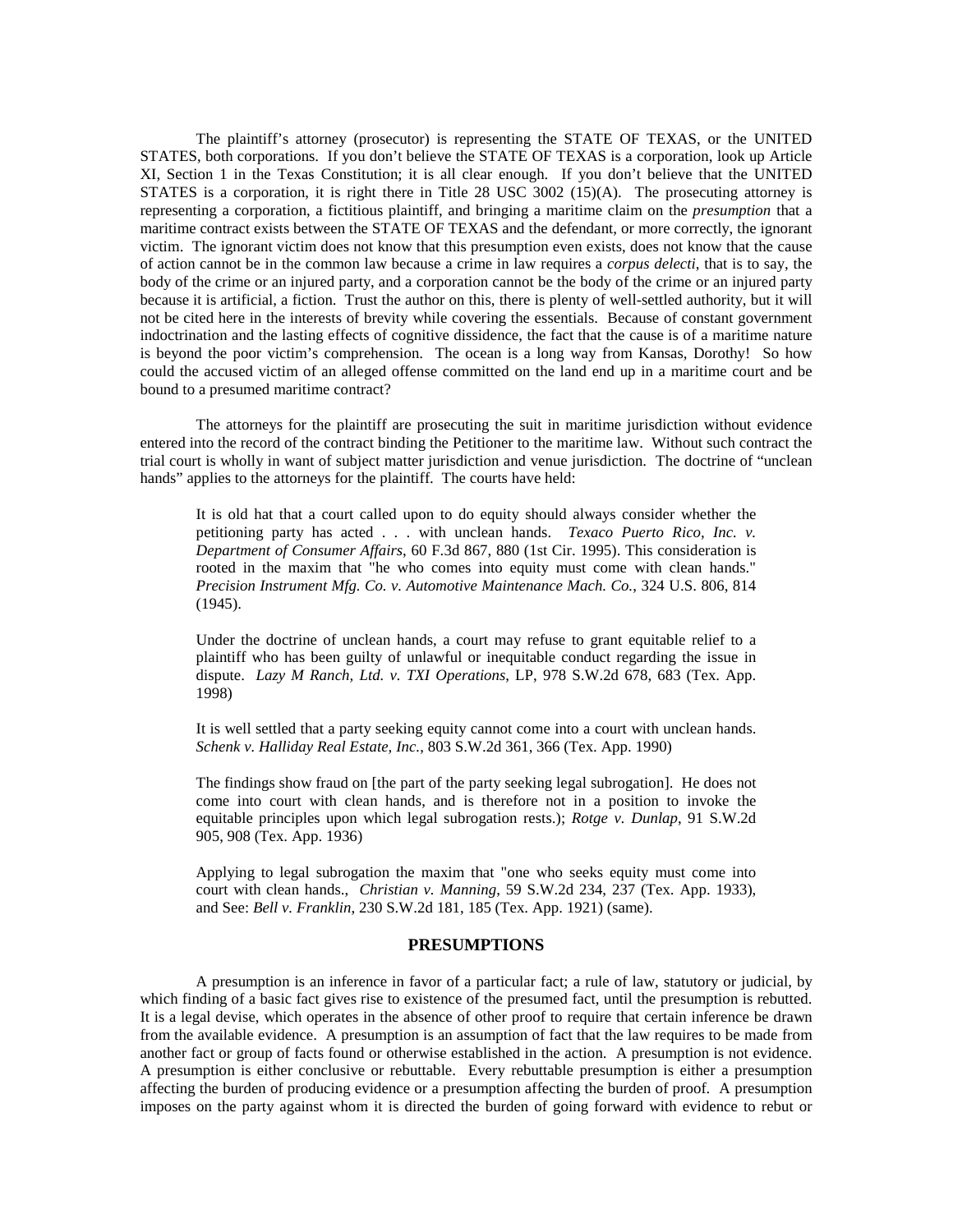meet the presumption, but does not shift to such party the burden of proof in the sense of the risk of non persuasion, which remains throughout the trial upon the party on whom it was originally cast. In commercial law<sup>2</sup>, a presumption means that the tryer of fact must find the existence of the fact presumed unless and until evidence is introduced which would support a finding of its non- existence. **A conclusive presumption is one in which proof of a basic fact renders the existence of the presumed fact conclusive and irrebuttable**. Few in number and often statutory, the majority view is that a conclusive presumption is in reality a substantive rule of law, not a rule of evidence. **A rebuttable presumption can be overturned upon the showing of sufficient proof. In general, all presumptions other than conclusive presumptions are rebuttable presumptions.** *Once evidence tending to rebut the presumption is introduced, the force of the presumption is entirely dissipated and the party with the burden of proof must come forward with evidence to avoid a directed verdict.* (See: Black's 6<sup>th</sup>).

The Supreme Court discusses substantive and rebuttable presumptions in *Heiner v. Donnan*, 285 U.S. 312, (1932), where the court held that:

...it is hard to see how a statutory rebuttable presumption is turned from a rule of evidence or of substantive law as the result of the later statute making it conclusive. In both cases it is a substitute for proof; in the one, open to challenge and disproof, and in the other conclusive. **However, whether the latter presumption be treated as a rule of evidence or of substantive law**, **it constitutes an attempt, by legislative fiat, to enact into existence a fact which here does not, and cannot be made, to exist in actuality,** and the result is the same..." This court has held more than once that a statute creating a presumption which operates to deny a fair opportunity to rebut violates the due process clause of the Fourteenth Amendment. For example, **a constitutional prohibition cannot be transgressed indirectly by the creation of a statutory presumption any more than it can be violated by a direct enactment.**

If a legislative body is without power to enact as a rule of evidence, a statute denying a litigant the right to prove the facts of his case, certainly the power cannot be made to emerge by putting the enactment in the guise of a rule of substantive law.

For those worried about the applicability of the Fourteenth Amendment, the high court further held that:

Nor is it material that the Fourteenth Amendment was involved in the Schlesinger Case, instead of the Fifth Amendment, as here. The restraint imposed upon legislation by the due process clauses of the two amendments is the same. *Heiner v. Donnan*, *supra.*

And for the discerning reader who requires deeper study on the subject of presumptions, see: *Tot v. U.S.*, 319 U.S. 463, (1943); *U.S. v. Bowen*, 414 F2d 1268, *U.S. v. Simmons*, 416 F2d 33, (1973); *U.S. v. Perry*, 474 F2d 983; *U.S. v. Lake*, 482 F2d 146, (1973) and *U.S. v. Belgrade*, 484 F2d 915 (1973). The is also no shortage of state court holdings on the subject of presumptions.

#### **HOW THEY DO IT**

The process of bringing the harmless tadpole out of the sea and transforming it into a fire breathing murderous predator on the land began, as near as the authors can determine, around 1851 and recognized by the holdings of the Supreme Court in the case of Propeller *Genessee Chief et al. v. Fitzhugh et al*., *supra*, warning of the power of Congress to expand the admiralty jurisdiction of the federal courts. So the beast of Revelation, Chapter 13:1, has risen form the sea and come upon the land and "the dragon [Congress?] gave him his power," "and power was given to him over all kindred's, and tongues, and nations." If the reader is still not convinced that the courts are exercising and enforcing a maritime jurisdiction, the following portions of Proctor Wiswall's lecture should be of help.

 $\overline{a}$ 

<sup>&</sup>lt;sup>2</sup> Author's note: According to the case of Propeller Genessee Chief and 27 CFR 72.11, it is evident that admiralty or maritime courts have jurisdiction over all commercial law.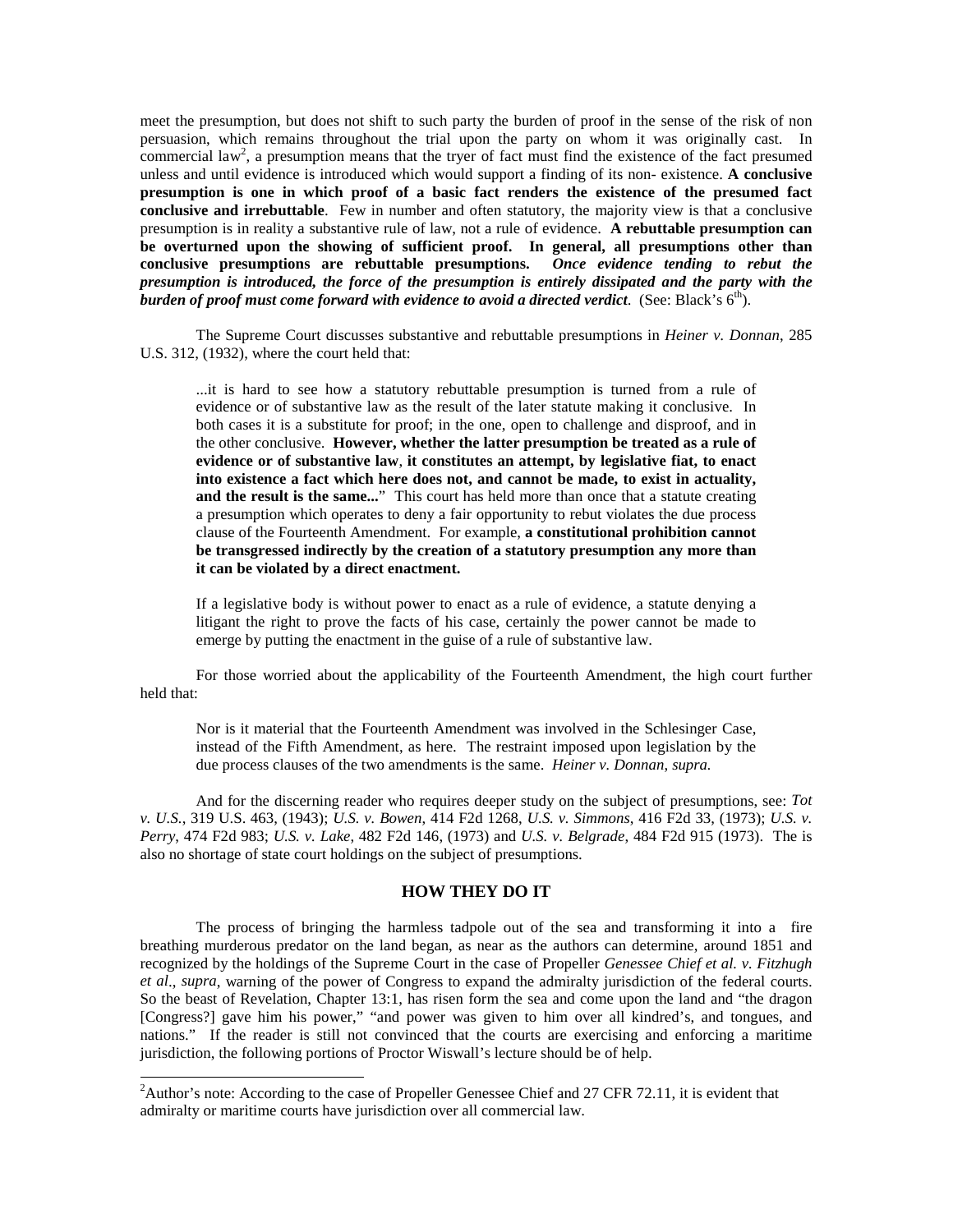The 1994 Ebsworth & Ebsworth Maritime Law Lecture entitled THE JURISDICTION AND PRACTICE OF THE ADMIRALTY COURT REVISITED and subtitled A comparison of developments in Australia, the United States and England over the past quarter-century by Frank L. Wiswall, Jr. J.D., Ph.D. (Cantab.), F.R.Hist.S., Proctor and Advocate in Admiralty, plainly relates how this has happened in the United States by a relevant portion of the lecture quoted below with emphasis added and footnotes omitted. We are indebted and thankful to Proctor Wiswall (a real lawyer) for finally revealing the "nature and cause." The complete text of his report can be found at the following website: http://www.anu.edu.au/law/pub/icl/lectures/The1994EbsworthEbsworthMar.html The authors recommend that you study it in its entirety.

Proctor Wiswall informs us:

In the United States the first development noted is the 1966 merger of the old General Admiralty Rules into the Federal Rules of Civil Procedure. Though several commentators made predictions concerning the effects of unification upon the substantive law of admiralty, it was not until the late 1970s that the Admiralty Court began to exercise with any measurable regularity the power to administer equitable remedies in admiralty cases. The delay may seem strange, especially in light of the quite rapid effects of the 1938 merger of the Equity Rules into the first Federal Rules of Civil Procedure. **But the late depression era was one of great social activism on the part of the Federal government, and this faded seamlessly into wartime legislation which appropriated control of private property**. The District Courts under the new FRCP were quickly forced by the volume of litigation into the wholesale application of equitable remedies in actions "at law".

The 1938 merger of law and equity rules left no loose ends; the procedure is entirely uniform regardless of the nature of the remedy prayed, though of course issuance of an injunction requires at least an ex parte hearing in chambers. **The 1966 merger, however, leaves six special Supplemental Admiralty Rules appended to the body of the FRCP, and in order to apply those Supplemental Rules it is necessary that the complaint specifically invoke the jurisdiction of the "admiralty side" of the Court, so as to ensure that the action does not proceed on the "law side" if the common law is competent to supply an in personam remedy in the particular case. The effect of this has been to perpetuate an artificial distinction between the law and admiralty "sides" of the Court, whereas the distinction between the law and equity "sides" has long since disappeared.** The equitable power of the American Admiralty Court had earlier been held to derive from the first Judiciary Act of 1789; in the words of the late and colorful Chief Judge John R. Brown of the U.S. Court of Appeals for the Fifth Judicial Circuit:

 "**The Chancellor is no longer fixed to the woolsack. He may stride the quarter-deck of maritime jurisprudence and, in the role of admiralty judge, dispense, as would his land-locked brother, that which equity and good conscience impels."**

But the American Admiralty Court has been slow to begin to wield the equity power, which it has always had, and usage of which the 1966 merger was clearly intended to facilitate.

Unfortunately the remedial authority of the Admiralty Court has been complicated by the second American development - **the 1985 amendments to the Supplemental Admiralty Rules with respect to the issuance of in rem and quasi in rem process.** The problem arose because of a line of decision which emerged in the 1970s in cases of attachment of property under State law, where the defendants argued successfully that in having their property seized without a prior hearing they were deprived of property without the "due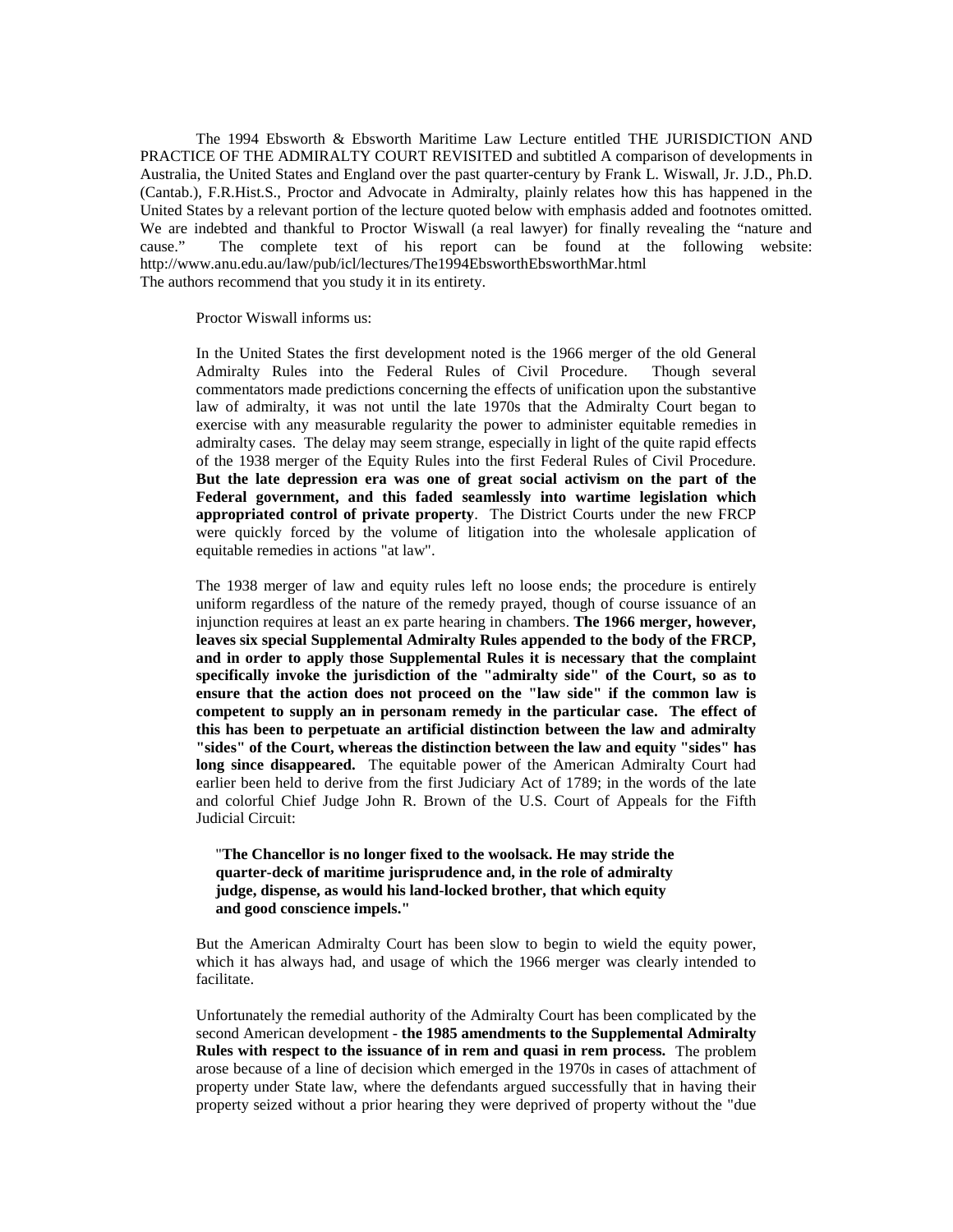process of law" which is guaranteed by the 5th Amendment to the Constitution. It did not take long for challenges to be mounted to the constitutionality of maritime attachment under FRCP Supp. Rule B and arrest in rem under FRCP Supp. Rule C. A few Federal District Judges were swayed by the argument and declared Rule B attachment and/or Rule C arrest unconstitutional without a hearing prior to issuance of the warrant; the remaining District Judges confronted with the question and a majority in all of the Circuit Courts of Appeal found the traditional procedure constitutional, deftly grasping that the Constitution's grant of Admiralty jurisdiction carried with it the essentials of procedure as historically applied in maritime cases, and for a Federal District Court sitting in Admiralty that procedure constituted "due process of law". However, the consensus of opinion within the Maritime Law Association of the United States which had filed briefs amicus curiae supporting the traditional procedure in several of the cases and was even granted oral argument in one pivotal case involving Rule C 17 was that the risk of a reversal by the U.S. Supreme Court should be insured against, and it proposed amendments to Supp. Rules B and C requiring judicial scrutiny prior to issuance of a warrant and to Supp. Rule E to provide for prompt post-seizure hearing. The amendments were adopted by the Supreme Court and entered into effect in 1985.

Beyond doubt the 1985 amendments were wiser than playing "judicial roulette" - they have effectively ended the debate over the constitutionality of arrest and attachment proceedings in admiralty. But they have also added a new and quite different requirement in order to employ traditional process in the Admiralty Court. The price paid for security has not been entirely limited to the additional time and paperwork of the new procedures.

The third development in America centers upon the Supreme Court's recent decision in Miles v Apex Marine, 498 U.S. 19 (1990). To approach Miles in the proper frame of mind, one must first accept that **every admiralty case in the United States which touches upon jurisdiction or practice is fundamentally a case of constitutional law, the grant of jurisdiction to the American Admiralty Court in all such cases flows directly from the Constitution and not from any act of the legislature.** Legislation regarding admiralty and maritime jurisdiction cannot constitutionally restrict that jurisdiction, but can only ensure that other legal remedies, if applicable, remain available as well.

**In the jurisprudence of the United States it is the exclusive prerogative of the Supreme Court to pronounce finally upon what does or does not lie within the admiralty and maritime jurisdiction.** So over the history of the United States the Supreme Court has altered maritime remedies, for example first establishing, and then later abrogating, a rule of divided damages in collision cases; and it has determined maritime rights, for example first denying a right of action under the general maritime law for wrongful death, then later establishing the right of action.

In Miles, the Court upheld the right of action for wrongful death under the general maritime law ("GML"), but ruled that the remedy of damages for loss of society was not within the power of the GML to grant. This is an interesting contrast with the Court's view of over 175 years" standing that the GML empowers the award of punitive ("exemplary") damages, which has been the basis for a considerable line of decision by highly respected Circuit Courts of Appeal upholding recovery of punitive damages in seamen's actions under the GML. **The basis for the Court's holding in Miles is in a nutshell that the Congress had excluded the recovery of "non-pecuniary" damages in actions brought under legislation which predated the Court's establishment of the right of action for wrongful death under the GML, and the Court has an obligation to ensure uniformity in the maritime law of the United States.**

**Congress has been repeatedly held by the Court to have the power to extend the admiralty and maritime jurisdiction by statute, and Congress has repeatedly**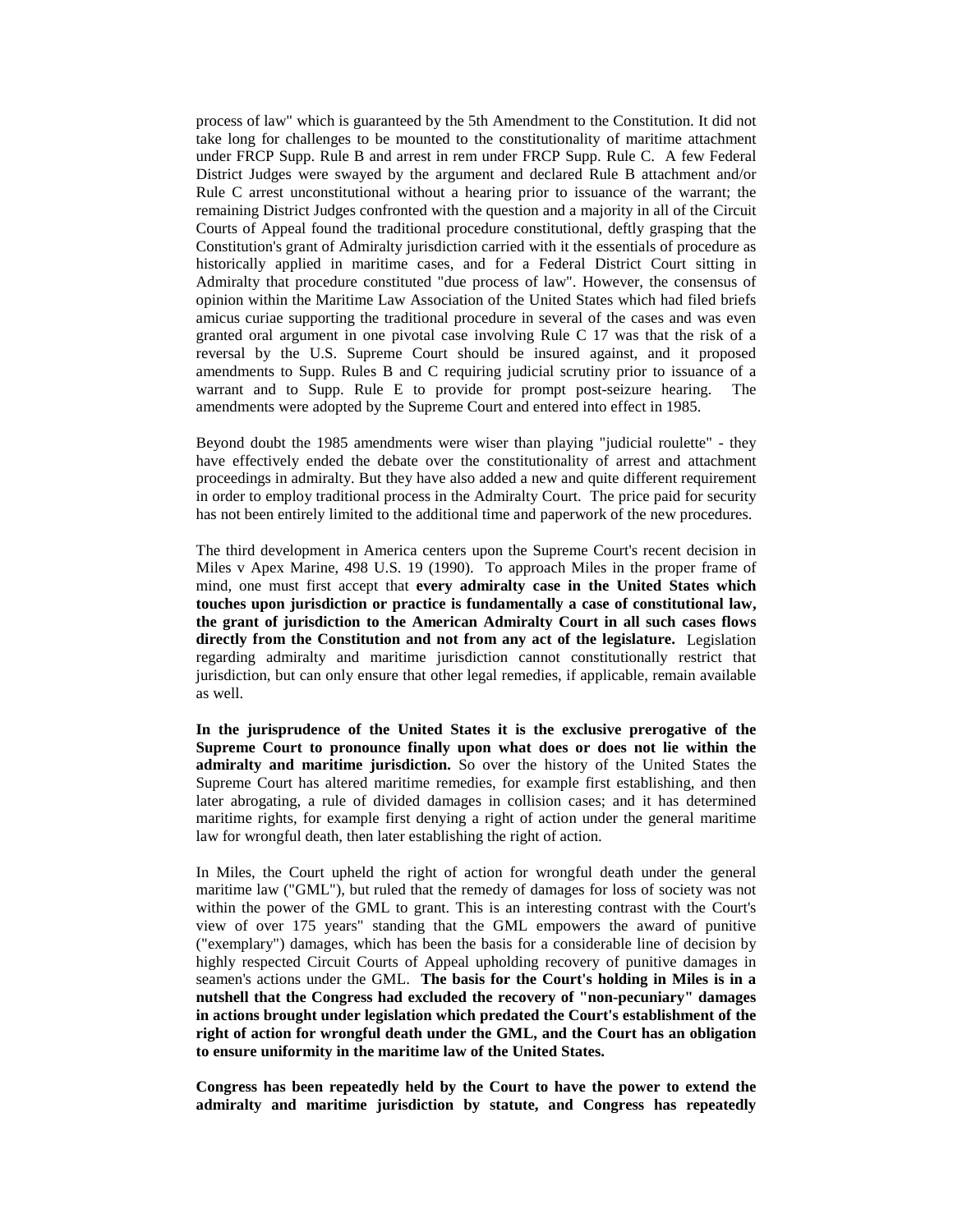**exercised that power; (see e.g.,** *The "Lottawana***", 88 U.S. 558 (1875); also** *Panama Railroad v. Johnson***, 264 U.S. 375 (1924**)). However the Court has also repeatedly declared that there are constitutional limitations upon the power of Congress to legislate in this area. The most direct recent exercise was the Admiralty Jurisdiction Extension Act of 1948, T.46 U.S.C. 740, **which gave the Admiralty Court cognizance in rem as well as in personam of torts caused by a vessel on navigable water "notwithstanding that such damage or injury be done or consummated on land."** As to the Supreme Court itself it is not to be doubted that, in the interest of uniformity, the Court has authority to fashion and to limit remedies in Admiralty and maritime cases.

Further into the lecture, Proctor Wiswall, while discussing developments in Australian maritime law gives the startling revelation that:

[In] the case of The "Golden Glory", *Bari Navigation Company Limited v. Ship "Golden Glory" and Glorious Shipping S.A.*, (unrep. Fed. Ct., Sydney Registry No.G199 of 1991, 2 May 1991). which is noted because it "sets the stage" for a yet more significant case. **The issue before the Admiralty Court was whether an action in rem lies to compel specific performance of a contract for the sale of a ship**, the ship in question having been arrested within the geographical jurisdiction of the Court and the owners having moved for release. **An action for specific performance is in its nature a suit in equity in personam and is not the same as the possessory or petitory suit in admiralty**....Without discussing the equitable powers of the Admiralty Court or the source thereof, the Court held for the probability of jurisdiction and instead of issuing a decree for specific performance made the Solomonic decision to release the vessel from arrest conditional upon an undertaking by the defendant to execute and deliver a deed of sale in approved form. To coin a phrase, **this was a "neat" way to confirm that the equitable jurisdiction of the Admiralty Court may be exercised in actions in rem.**

In the case of *The "Shin Kobe Maru" Empire Shipping Co. Inc. v. Owners of the Ship The "Shin Kobe Maru"*, (1991) 32, F.C.R. 78, 104 A.L.R. 489 (F.C.) The most important question for decision was whether a claim asserting an equitable interest in the ship under the terms of the JVA was a claim properly cognizable by the Admiralty Court in an action in rem.....The Court pointed out the restraints which Parliament had placed in Sec.6 of the [Australian] Admiralty Act 1988 upon the creation of new maritime liens and new causes of action under the authority of the Act, and concluded that the Act's extension of the categories of claims cognizable in rem does not violate these restraints; put another way, **the Act may create new remedies but it does not create new rights.**

In the preparatory work which led to the Admiralty Act 1988, and in The "Shin Kobe Maru" judgment, detailed consideration has been given to the significance of the words in s76(iii) of the Commonwealth Constitution 1900 which grant authority to Parliament to confer upon the High Court original jurisdiction "in any matter of admiralty and maritime jurisdiction." **The addition of the words "and maritime" are clearly taken from the counterpart clause of the Constitution of the United States,** and commentators and jurists have quite uniformly accorded importance to the word "maritime". **In seeking out the import of that word, the Court in The "Shin Kobe Maru" followed most writers to the American judgment of Mr. Justice Joseph Story, sitting as Circuit Justice in the celebrated case of** *DeLovio v. Boit***,** 7 Fed. Cas. 418 (No. 3,776)(C.C.D. Mass. 1815). Little notice, however, has been taken by modern writers of the more detailed explanation given by Story in his greatest work, commonly known as Commentaries on the Constitution. Here his exposition of the **constitutional grant of jurisdiction draws additional distinctions between the words "admiralty" and "maritime", and in my reading he plainly declares that the purpose of the latter [maritime] is not only to free the jurisdiction of the Admiralty Court from the shackles forged by centuries of writs of prohibition issuing from the courts of common law, but also (1) to enable**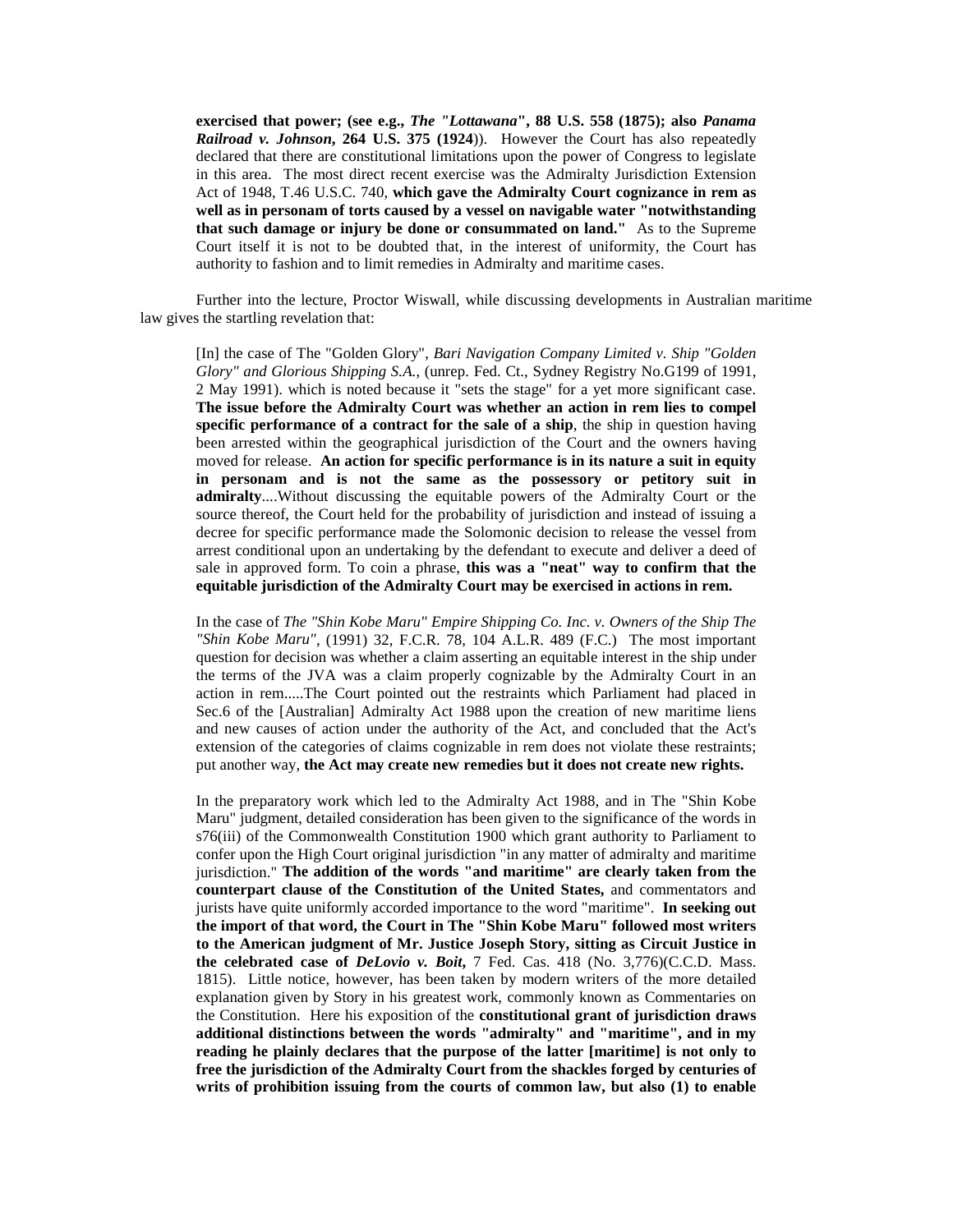**the fullest development of sea-borne foreign commerce in accordance with principles of maritime international law, and (2) to enable the Admiralty Court to exercise its jurisdiction in rem beyond those causes which are founded upon maritime liens, notably in cases which "affect the commerce and navigation of foreign nations.**" It is this second point made by Justice Story which most holds my interest.

**In stating that the word "maritime" has special significance in relation to "foreign ships" and "foreign employment", so that when such are involved "the general maritime law enables the courts of admiralty to administer a wholesome and prompt justice"**, Story observes that:

 **"[A]s the courts of admiralty entertain suits in rem ... as well as in personam,... they are often the only courts, in which an effectual redress can be afforded, especially when it is desirable to enforce a specific maritime lien, or claim, in the nature of a pledge."**

Story used his words carefully; he could not have meant to equate a lien under the general maritime law - a *jus in re* - with the more general "claim". A quarter of a century after his meticulous judgment in *DeLovio v. Boit* he is speaking of alternatives - on the one hand a maritime lien and on the other hand a claim, in the nature of a pledge.

 **Significantly, the word "pledge" has commonly been used as the English translation of the French term "hypothèque". The hypothèque is emphatically not a lien, as the International Convention on Maritime Liens and Mortgages 1993 well illustrates.**

One example coming easily to mind of a "claim" not dependent upon any maritime lien is the claim of ownership which is the foundation for the jurisdiction to entertain suits for possession of a ship. Indeed a contemporary of Justice Story's, Judge Betts, 54 wrote that **petitory**<sup>3</sup>  **suits, while not (then) entertained by the English Admiralty Court, "are recognized in the United States as indubitable and convenient modes of exercising the maritime jurisdiction."** Yet Story had written extensively of possessory suits only a few years previously, and if he had meant to limit himself to that sort of claim he would have done so in unmistakable terms. Interestingly, very recent scholarship has established that the English Admiralty Court in the sixteenth century - not subject at the time to restraint by prohibition frequently proceeded in rem where no recognizable maritime lien was involved. **Justice Story would not have foreseen such developments as the statutory lien, the statutory "right in rem", or the statutory power of equitable decree in a maritime case,** all of which came about later in the 19th century; he would surely have foreseen changes in the rules of procedure in the courts, but it is to be doubted that he could have imagined the extent of collateral effects of those changes upon the Admiralty Court.

Taken on its own and without reference to the facts of the particular case, that portion of the instance judgment of Mr. Justice Gummow in *The "Shin Kobe Maru"* which examines the authority of parliament and the judiciary under the constitutional grant of admiralty and maritime jurisdiction could well be held by future legal historians to have

<sup>&</sup>lt;sup>3</sup>Black's 6<sup>th</sup> defines "Petitory action" to mean an action in which the plaintiff seeks to establish and enforce, by an appropriate legal proceeding, his right of property, or his title, to the subject matter in dispute; as distinguished from a "possessory" action, where the right of possession is the point in litigation, and not the mere right of property. In admiralty suits to try title to property independent of questions concerning possession are referred to as "petitory suits," which suits must be based on a claim of legal title; the assertion of a mere equitable interest is not sufficient.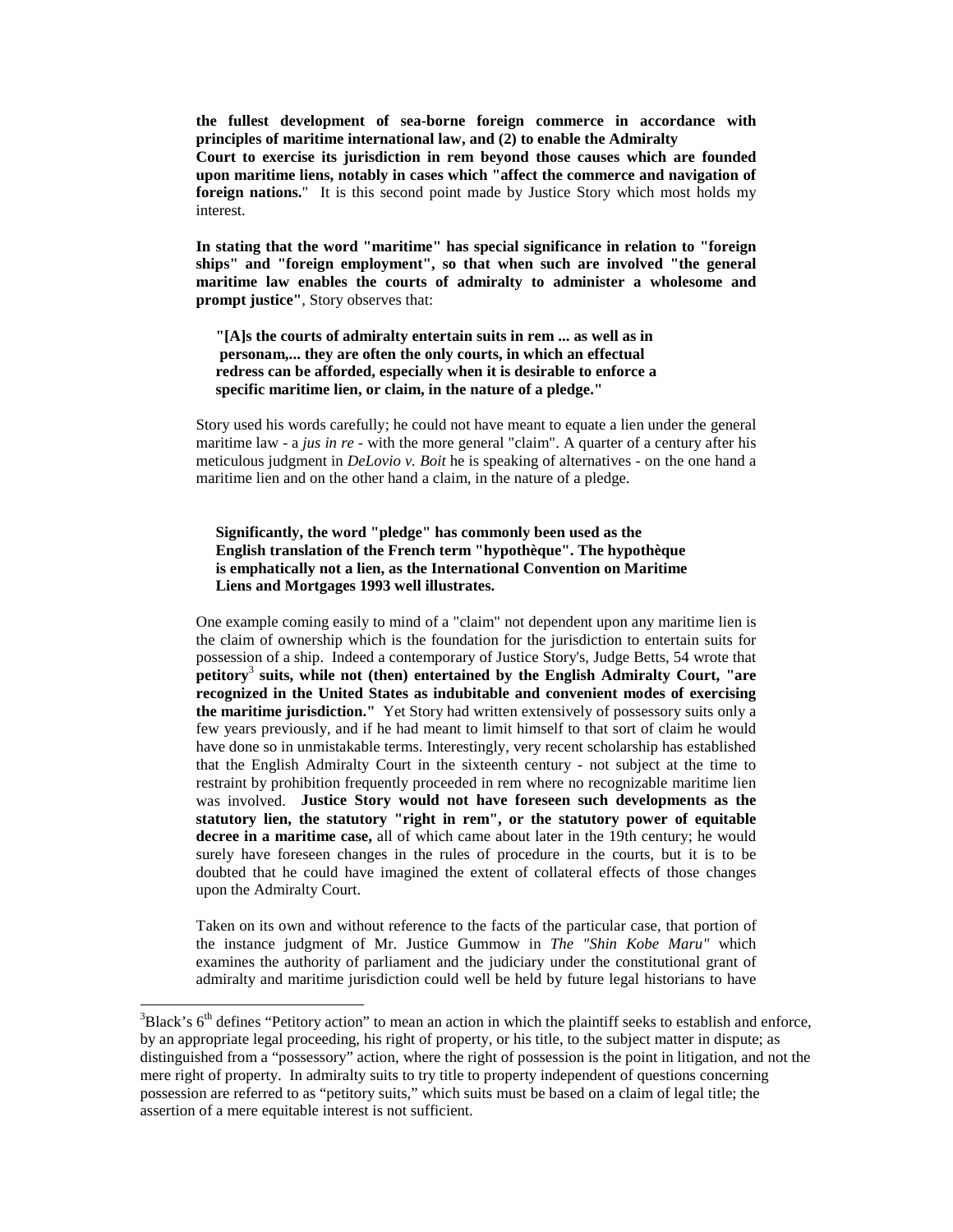had the same degree of impact upon the jurisdiction and practice of the Admiralty Court in Australia as *DeLovio v. Boit* had in the United States. Here are drawn together almost all of the known and accepted authorities on the scope of the Admiralty jurisdiction in England, the United States and Australia. To these I would add only the commentary by Mr. Justice Story to which I have just referred. Provided the judgment is ultimately upheld one should expect to see more application of equitable remedies by the Australian Admiralty Court, for **it is also a corollary of the procedural theory of the action in rem that the appearance of the shipowner changes the character of the action into one in personam. The natural expectation is that an Admiralty Court operating under the procedural theory would find little difficulty in exercising equitable powers in an action begun in rem and in which an appearance has been entered.**

As I understand the position at the time of this writing, the instance judgment has now been the subject of an interlocutory appeal (prior to trial on the merits) and has been unanimously upheld en banc by the Federal Court; on further appeal to the High Court of Australia the original plaintiff raised an additional ground of jurisdiction, and the case has been sent back to the Admiralty Court for consideration whether the pleadings should be amended accordingly. Therefore the "final word" may not have been spoken and it is not meet that I should make any more detailed comment about a matter, which may still be sub judice.

Although the structure of the Admiralty Act 1988 was virtually handed down on a tablet of stone, one must be conscious of the pitfalls in setting forth the admiralty and maritime jurisdiction by detailed legislation - the maxim *expressio unius est exclusio alterius* [A maxim of law, literally, the expression of one excludes another] comes easily to mind. The dangers did not wholly escape the Law Reform Commission prior to enactment, nor have they escaped commentators since, but I have seen no comment which contrasts the absolute necessity of proceeding by detailed legislation in a State having no fixed constitution as opposed to the option of so proceeding in a State with a separate written constitution which sets forth a broad grant "of any matter ... of admiralty and maritime jurisdiction". **It is not an answer to say that the constitutional grant in America runs directly to the judiciary, whereas the grant in Australia runs to the legislature, because** *in both constitutions the power is given to the legislature to structure the court system which will exercise the admiralty and maritime jurisdiction at first instance.*

The chief difference between the Mareva injunction as employed in England and Australia and maritime attachment as employed in America lies in the use of the process: the former is used only after an action in personam has been commenced by service of a writ, **whereas the latter [America] may be so used but is most commonly the means of founding jurisdiction in personam**.

Even with sensitivity toward the stated Australian antipathy to attachment *ad fundandam jurisdictionem*, one may be permitted to observe that the failure to employ the full remedy of maritime attachment both in England and Australia is a vestige of the old myth that the Admiralty Court really exists to act only in rem. **This self-imposed limitation is made more odd with recognition that the Admiralty jurisdiction is wielded by the same court which is supposed to have all powers at common law and in equity**, and that both England and Australia profess adherence to the procedural theory of the action in rem, **which essentially views the ship as mere property of the defendant which may be arrested in order to found in personam jurisdiction upon appearance to defend the res.**

Let's stop and review some of the information provided by Proctor Wiswall.

(1) Since 1966, in the courts of the United States, law, equity, admiralty, and maritime cases are controlled by one set of rules, the Federal Rules of Civil Procedure There are six additional Supplemental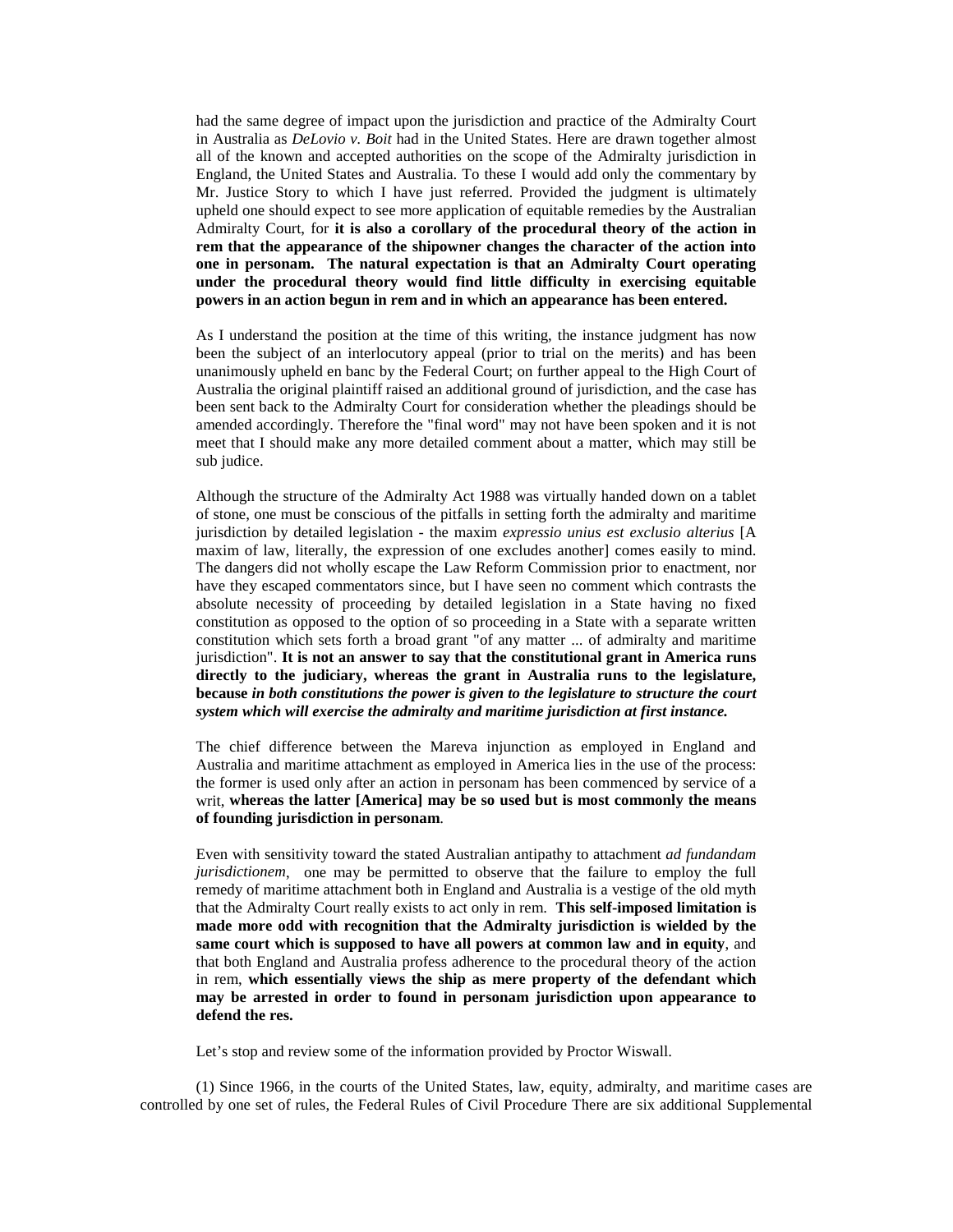Admiralty Rules, that, when used make it necessary to specifically invoke admiralty jurisdiction in the complaint. This creates an artificial distinction between the law and admiralty sides of the court. The distinction between the law and equity sides has long since disappeared. However, when the supplemental rules are not used and the claim is cognizable only in admiralty, it is an admiralty or maritime claim whether or not so stated in the claim, FRCP, Rule 9(h), and the distinction between law and admiralty disappears.

(2) The Congress has the power to extend the admiralty and maritime jurisdictions by statute, and Congress has repeatedly exercised that power.

(3) Equitable remedies can be used to settle admiralty and maritime disputes. For instance, an action for specific performance is in its nature a suit in equity in personam and is not the same as the possessory or petitory suit in admiralty, but this type of suit is subject to the power of an admiralty court, *i.e.*, the equitable jurisdiction of the admiralty court may be exercised in actions in rem.

(4) The extension of the jurisdiction of the admiralty powers of a court may create new remedies, but it does not create new rights.

(5) Notwithstanding, the above definitions in Bouvier's and Black's of admiralty and maritime, there is a distinction between the two. According to Justice Story, the purpose of maritime jurisdiction is not only to "free the jurisdiction of the Admiralty Court of the shackles forged by centuries of writs of prohibition issuing from the courts of common law," but also to enable the Admiralty Court to exercise its jurisdiction in rem beyond those causes which are founded upon maritime liens. Admiralty Courts exercise jurisdiction in rem and in personam to enforce maritime liens in the nature of a pledge.

(6) Petitory suits, *i.e*., suits to enforce rights in property or title, are recognized as convenient modes of exercising the maritime jurisdiction in American Courts.

(7) Maritime jurisdiction has been extended to developments of the statutory lien, the statutory right in rem and the statutory power of equitable decree.

(8) In actions in rem, the ship (or other res) is arrested to compel the "appearance" of the owner. When the owner appears to defend the res the action is converted to an action in personam and the owner becomes responsible for the injury caused by the thing and equitable powers can be exercised in the matter. In America, actions in rem are commonly used as a means of founding an action in personam.

(9) Admiralty Courts exercise powers in maritime, common law, and equity jurisdictions.

## **A PRACTICAL EXAMPLE OF THE USE OF THE MARITIME JURISDICTION BY THE LAWYERS AND THEIR MINIONS**

It should be becoming apparent to the reader what is really going on in the Federal and State courts when one is charged with a penal offense, and it should be apparent that penal is not the same as criminal. Take the issuance of a traffic ticket for example. The lawyer's minion, the police officer, goes out on the public rights of way to solicit business for his master, the prosecuting attorney for the CITY OF CORRUPTION or the COUNTY OF TYRANNY, both of which are corporate instrumentalities of the STATE OF CONFUSION. This solicitation of business for the lawyer by the police officer is called Champerty.<sup>4</sup> Champerty is, or at least used to be, a tort and a crime at common law.

<sup>&</sup>lt;sup>4</sup> Black's 6<sup>th</sup> defines "Champerty" as a bargain between a stranger and a party in a lawsuit by which the stranger pursues the party's claim in consideration of receiving part of any judgment proceeds; it is one type of "maintenance," the more general term which refers to maintaining, supporting, or promoting another person's litigation. "Maintenance" consists of maintaining, supporting, or promoting the litigation of another.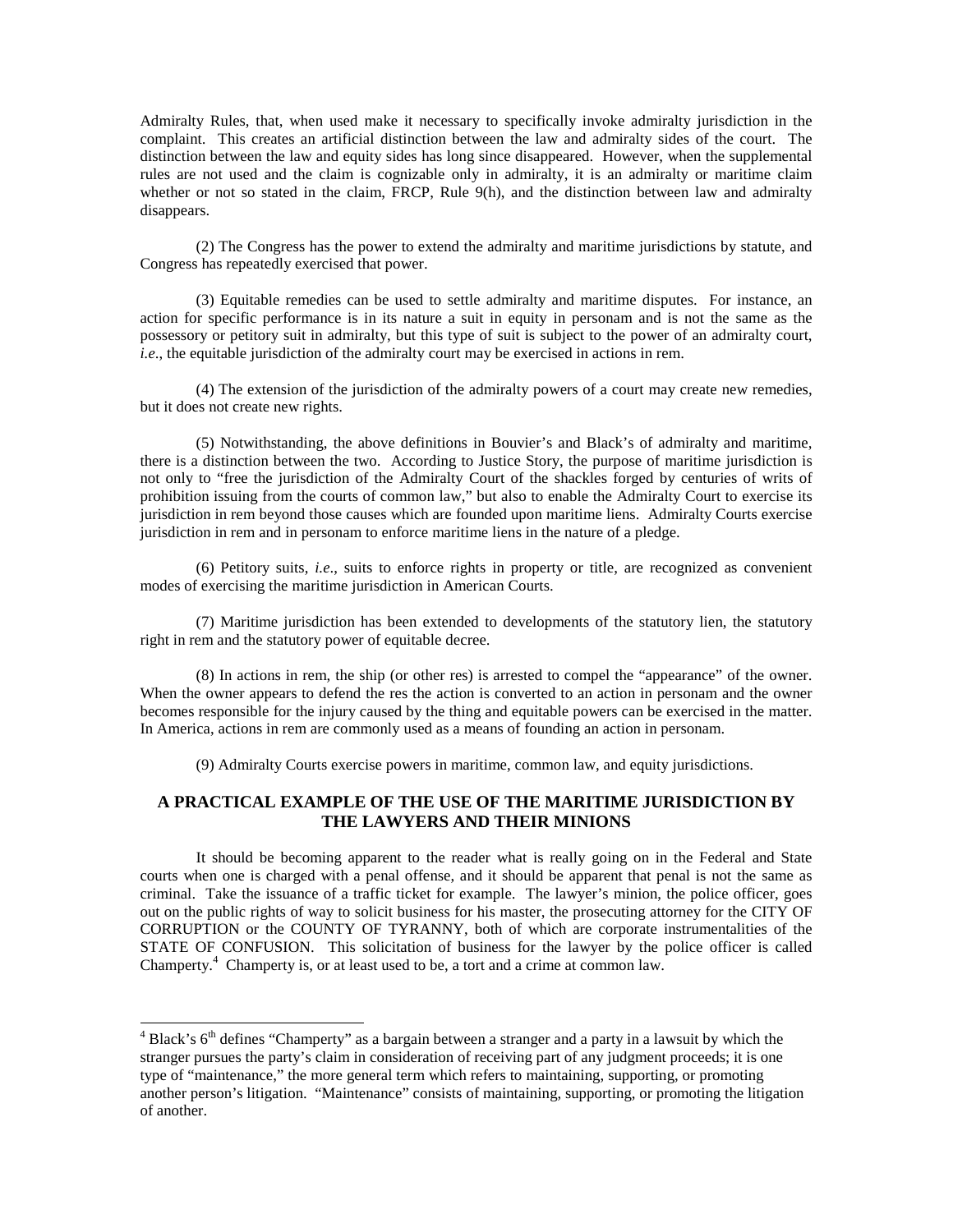The police officer lurks around and finds someone violating a traffic regulation, let's say for driving an unregistered motor vehicle, arrests him, and issues a citation on the presumption that the "offender" is bound in some undisclosed manner to the maritime jurisdiction, a presumption probably created by the existence of the state driver license, or on the presumption that the STATE has acquired an interest in the "motor vehicle" being driven by the offender, or on the presumption that the STATE has an interest in the offender himself. On threat of imprisonment, the cop forces the "offender" to sign a "citation" as a promise to appear in a certain court at a certain time. This citation is a contract to compel specific performance. The cop signed and the offender signed. It looks like a legitimate contract, except for a couple of problems.

The first problem is that it was signed under a threat. That alone should be enough to void the contract. The second problem is that the cop did not pay any "consideration" to the offender to perform. Want of consideration is always a defense under the Texas Business and Commerce Code, (same as the UCC) Sec. 3.408, unless there is an underlying or "antecedent" obligation, and there is no evidence of an antecedent obligation, but it is presumed. A third problem is the unconscionability of the contract. The authors will not discuss unconscionability<sup>5</sup> here, except to say that it is unconscionable to force someone to contract under threat, coercion, or duress and unconscionability can be grounds to void a contract.

If the offender does not sign the citation, the cop, exercising the quasi in rem maritime jurisdiction, seizes the offender (in his *ens legis*<sup>6</sup> capacity), and usually the "motor vehicle" which are merely things under maritime law and throws the offender in jail (warehouse) without the need of a warrant. The offender is eventually brought before some magistrate to enter a plea in a court of maritime jurisdiction and the only issue before the court is whether or not the motor vehicle was registered. When the offender identifies himself by admitting his name and enters a plea, the quasi in rem action automatically converts to a maritime personam action, in which the real man is held liable for actions of the property in which the State claims a priority interest and the offender has become the defendant.

Adherence to the constitutional requirements for due process are not required in the maritime jurisdiction because of the presumption that the offender agreed to be abused in this manner when he signed the presumed maritime contract or granted the presumed interest in the *ens legis* or the motor vehicle, or both. This is the same situation Cadet Custer found himself in, on the presumption that he had signed the Articles of War, he was subject to the penalties prescribed by them. Custer avoided the sentence because he shifted the burden of proof by challenging the subject matter jurisdiction of the court-martial.

In the instances of our traffic violation and Custer's court-martial, the *onus probandi*<sup>7</sup> has been thrown on the defendant. He is put into the unenviable position of proving that he did not commit the offense. He is put into the position of proving a negative, which is usually an impossibility, and he is going to pay the penal sum required by the contract. He is guilty until proven innocent.

The defendant's remedy, if he has one, is to shift the burden of proof or *onus probandi* to the STATE's lawyer, the prosecutor. He can do this by challenging the jurisdiction of the subject matter and by challenging the presumptions by admitting evidence to the contrary.

The subject matter is merely the facts of the case. Facts must be properly admitted into evidence according to the rules of court. If there are no facts in evidence, there is no subject matter. If there is no subject matter, there is no subject matter jurisdiction and the only action the court can take is to dismiss the claim.

 $\overline{a}$ 

<sup>&</sup>lt;sup>5</sup>For more on unconscionability, see UCC 2-302 and related notes.

<sup>&</sup>lt;sup>6</sup>Black's 6<sup>th</sup> defines "*ens legis*" as a creature of the law; an artificial being, as contrasted with a natural person.

<sup>7</sup> *Onus probandi* means: Burden of proving; the burden of proof. The strict meaning of the term *"onus probandi"* is that, if no evidence is adduced by the party on whom the burden is cast, the issue must be found against him. Black's Law Dictionary,  $6<sup>th</sup>$  Ed.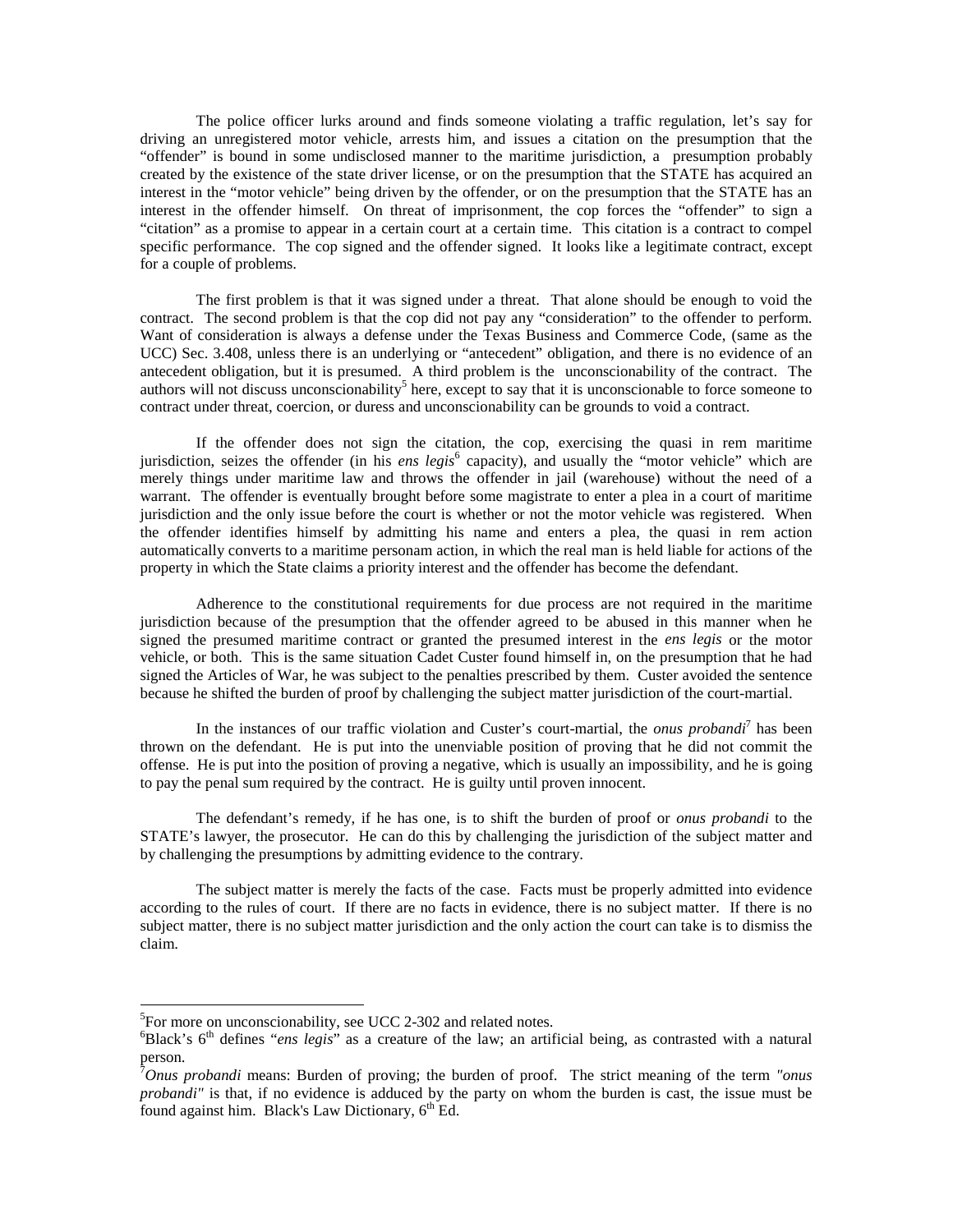The Court may not inquire into the controversies between the parties until such time as the subject matter jurisdiction has been properly invoked by the parties. The subject matter jurisdiction of a court is not *prima facie*. The Supreme Court has held that:

"A man must assign a good reason for coming (to the court). If the fact is denied, upon which he grounds his right to come (into the court), he must prove it. He, therefore, is the actor in the proof, and, consequently, **he has no right, where the point is contested, to throw the onus probandi on the defendant**." Maxfield's *Lessee v. Levy*, 4 U.S. 330. [Emphasis added]

Now the question arises, how is the defendant going to shift the burden of proof? Maybe he should admit some facts into evidence denying the presumptions and follow the court's rules of evidence when he does it. Maybe he should challenge the subject matter jurisdiction of the court. Maybe he should demand some discovery by demanding the prosecutor bring the contract or other obligation into court and properly admit it into evidence, and follow the court's rules of discovery when he demands the production of the documents.

Maybe the defendant could shift this burden of proof by admitting a simple affidavit into evidence of the case stating that the defendant denies that he signed any contract or other obligation that binds him to the maritime or admiralty jurisdiction. That the defendant did not convey any interest, right or title of his car or himself to the STATE. If these facts are properly admitted into evidence, the burden of proof is shifted to the prosecutor to prove the existence of the contract or other obligation by admitting the original into evidence, and this must be done by the real party in interest, whoever it is.

If, on being unable or unwilling to admit the contract or other obligation into evidence, the prosecutor refuses to withdraw the claim and the judge refuses to dismiss the case they will be proceeding without subject matter jurisdiction. With no subject matter jurisdiction they have no official or judicial immunity. The courts have held:

When a judge knows that he lacks jurisdiction, or acts in the face of clearly valid statutes expressly depriving him of jurisdiction, judicial immunity is lost. *Rankin v. Howard*, (1980) 633 F.2d 844, cert. den. *Zeller v. Rankin*, 101 S.Ct. 2020, 451 U.S. 939, 68 L.Ed 2d 326.

A judge must be acting within his jurisdiction as to subject matter and person, to be entitled to immunity from civil action for his acts. *Davis v. Burris*, 51 Ariz. 220, 75 P.2d 689 (1938).

When a judicial officer acts entirely without jurisdiction or without compliance with jurisdiction requisites he may be held civilly liable for abuse of process even though his act involved a decision made in good faith, that he had jurisdiction. *Little v. U.S. Fidelity & Guaranty Co*., 217 Miss. 576, 64 So. 2d 697.

"No judicial process, whatever form it may assume, can have any lawful authority outside of the limits of the jurisdiction of the court or judge by whom it is issued; and an attempt to enforce it beyond these boundaries is nothing less than lawless violence." *Ableman v. Booth*, 21 Howard 506 (1859).

"We (judges) have no more right to decline the exercise of jurisdiction which is given, than to usurp that which is not given. The one or the other would be treason to the Constitution." *Cohen v. Virginia*, (1821), 6 Wheat. 264 and *U.S. v. Will*, 499 U.S. 200.

Maybe if the court refuses to back off the defendant should demand that the judge take mandatory judicial notice of the above cases and similar cases. If the court still does not back off and worse comes to worse, the defendant should raise the issue of subject matter jurisdiction after trial and before sentencing at allocution. Allocution must be demanded before sentencing or the right is presumed waived. If the rats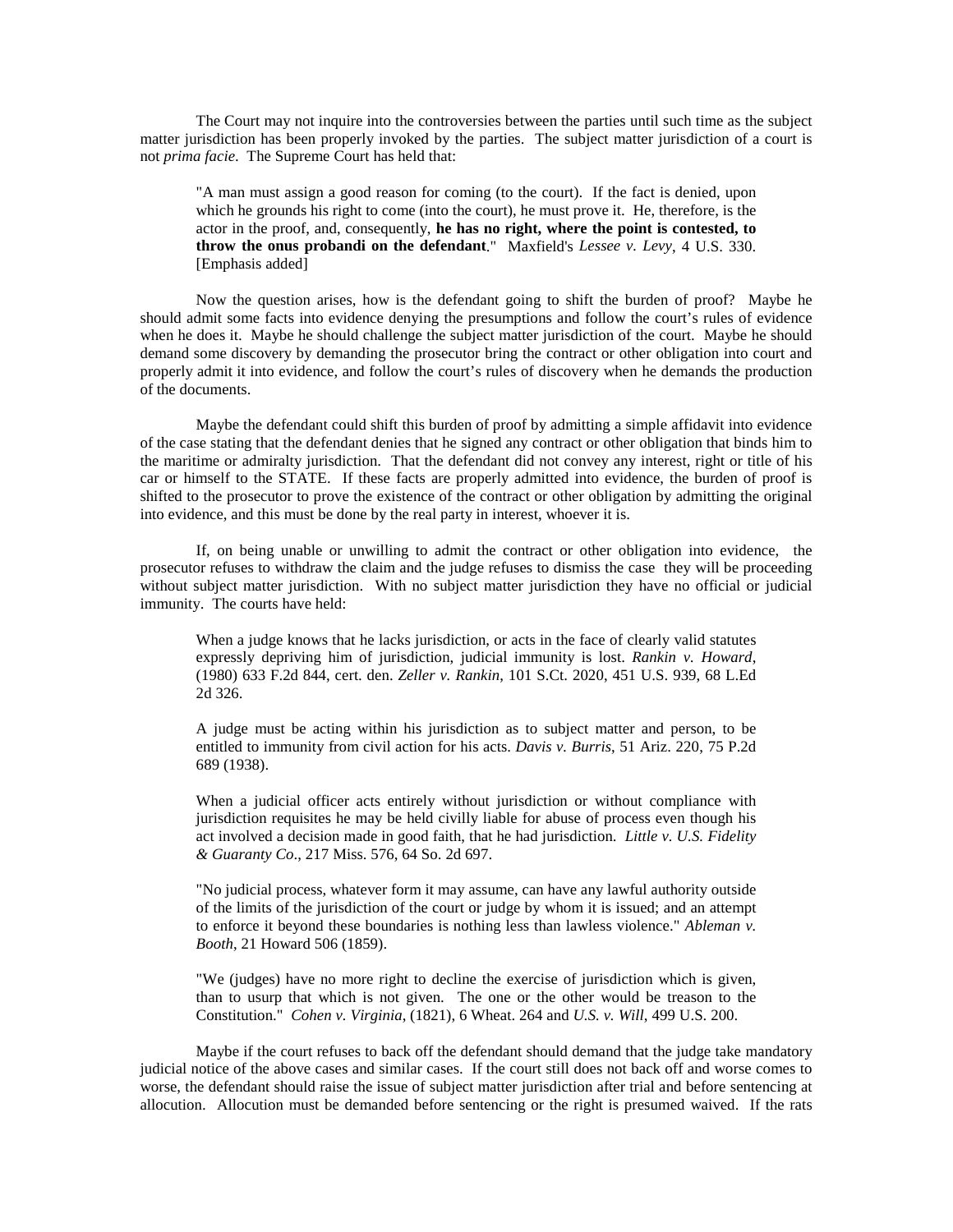still don't back off the defendant can make a direct appeal to the appellate court and on to the Supreme Court of the United States; he can file petitions for the writ of habeas corpus; he can sue the perpetrators, i.e., the cop for champerty, the lawyer for barratry and bringing a case with unclean hands, the judge for lack of jurisdiction, and all of them for conspiracy to fraudulently conceal the true nature and cause of the accusation, and maybe even for RICO. It is never too late to challenge subject matter jurisdiction. It ain't over until the defendant gives up. The courts have held and the rules reveal that:

Subject matter jurisdiction cannot be waived by parties, conferred by consent, or ignored by court. *Babcock & Wilson v. Parsons Corp.*, 430 F.2d 531 (1970).

Subject matter jurisdiction may not be waived and courts may raise the issue *sua sponte*" FRCP, Rule 12(h).

Lack of subject matter jurisdiction is a defense that is never waived." FRCP, Rule 12(h)3.

Subject matter jurisdiction can never be waived and can be raised at any time, even after trial. *Zenith Radio Corp. v. Matsushita Elec. Indus. Co., Ltd.*, 494 F.Supp. 1161 (D.C. Pa., 1980).

Lack of subject matter jurisdiction is not waivable and can even be raised on appeal after judgment on the merits. *Monaco v. Carey Canadian Mines, Ltd.,* 514 F.Supp. 357 (D.C., Pa., 1981)

Judgment of court lacking jurisdiction is void" *Burnham v. Superior Court of California, County of Marin*, 110 S.Ct. 2105 (1990).

Many "patriots" have discovered that the flag in the court room is a gold-fringed maritime or admiralty flag. Extensive research has been done on the subject. The research indicates that there can be no doubt that the court displays a maritime flag. So what! It is obvious the court is a court of maritime jurisdiction enforcing maritime contracts. Many patriots have gone to jail challenging the jurisdiction of the maritime flag. Hind sight is 20/20, but they should have been challenging the subject matter jurisdiction of the court. They should have been rebutting the presumption of the contract and shifting the burden of proof.

#### **OTHER EXAMPLES**

In 1998, in the United States District Court for the District of Colorado, a woman was charged with three courts of misdemeanor violations including violations of Title 16 U.S.C. 551, Title 43 U.S.C, 1761, and related regulations. These violations were for using Forest Service roads without a special use authorization and for not obtaining a required permit. The information clearly states that the offenses occurred within the "**special maritime and territorial jurisdiction of the United States**."

The accused woman was subsequently tried in the maritime court, found guilty, and sentenced to jail and to pay a fine. The authors have no idea how she tried to defend the case, but obviously her defense was unsuccessful. Had she challenged the subject matter jurisdiction of the court and shifted the burden of proof to the U.S. attorney to prove the jurisdiction, her case might have been dismissed. Had she known what has just been revealed and reviewed Title 18 U.S.C. 7, *supra*, she might have had some questions, such as:

- 1. Is it presumed that her body is a vessel under 18 U.S.C. 7(1).
- 2. Is it presumed that the car she was driving is a vessel under subsection 2?

3. Is it presumed that the United States acquired the land where the United States is exercising it's special maritime and territorial jurisdiction; was conveyed to the United States by the Legislature of Colorado, and if so, where is the enactment by the Colorado legislature that conveyed the land as mandated by Article IV, Section 3?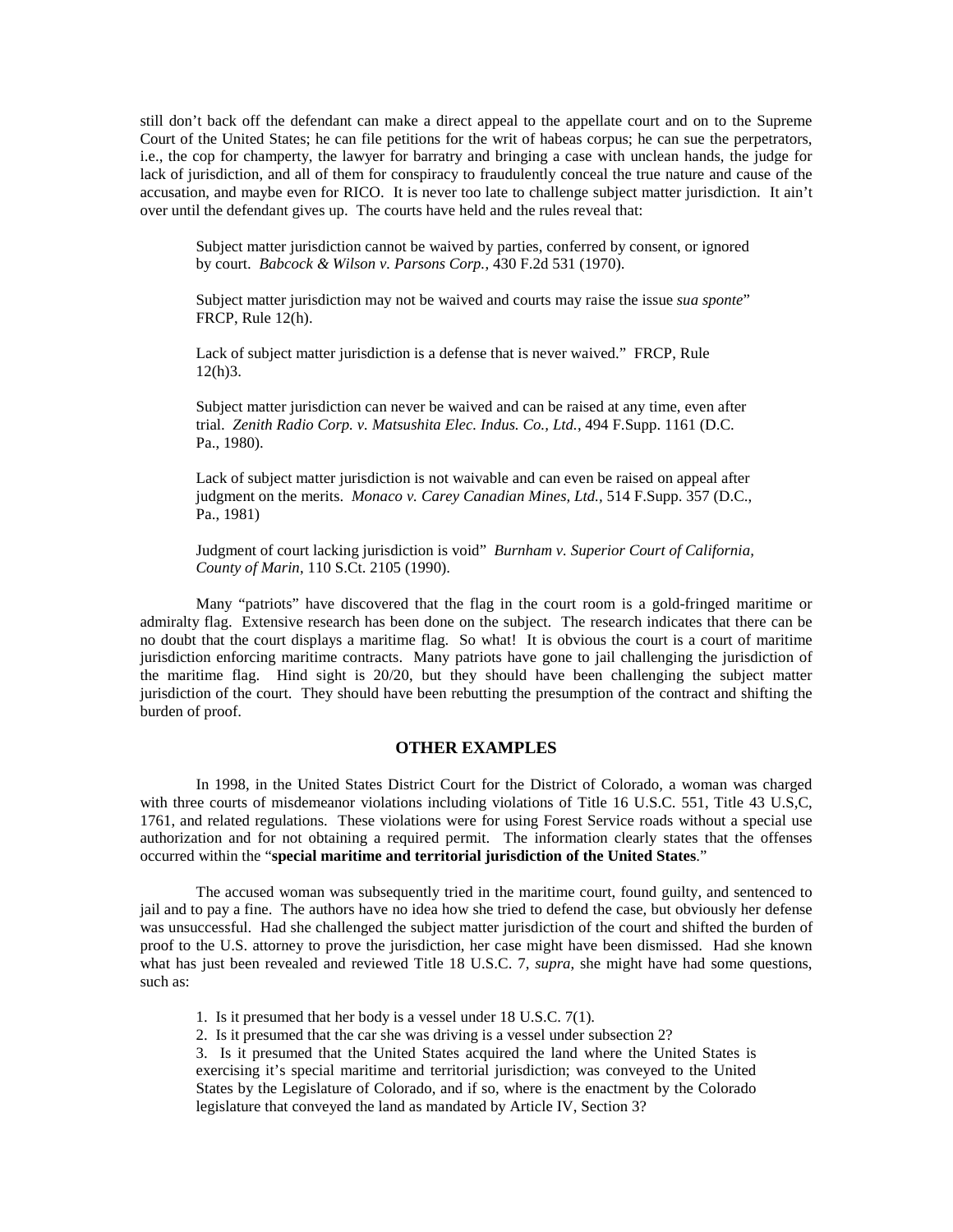4. Is it presumed that Colorado did not enter the union of the several States on equal footing with all the others according to the equal footing doctrine and is not a State, but remains a territory?

5. Is it presumed that Colorado is located on the moon?

6. Is it a presumption that the Social Security insurance contract has bound the defendant into the "special maritime jurisdiction"?

7. Is it presumed that the defendant or the defendant's car was engaged in interstate commerce?

Had she challenged these presumptions, and shifted the burden of proof, she might have prevailed. Had she known to deny a maritime contract at the allocution stage of proceedings, she might have prevailed; it is still not too late for her to challenge the subject matter jurisdiction.

And what about cases involving the IRS? Does the IRS come after people in a maritime jurisdiction? The courts have held:

That a participant would be subject to criminal maritime charges pursuant to Title 26 U.S.C. 6012(1)(F) and under 18 U.S.C. 3045, by non-governmental IRS Agents; because: In this country revenue causes had so long been the subject of admiralty cognizance, that Congress considered them as civil causes of Admiralty and Maritime jurisdiction. The Huntress, 12 Fed. Case 984 at 992, no. 6,914, (1840).

Although, presumably for purpose of obtaining jurisdiction, action for forfeiture under Internal Revenue Laws is commenced as proceeding in Admiralty. *United States v. \$3,976.62 in currency and one 1960 Ford Station Wagon, serial #0C66W145329*, 37 FDR 564, (1965).

Forfeiture should be an action of debt. Debt begins in Admiralty whether on land or navigable waters. *United States v. \$5,372.85*, 283 F.Supp. 904 (1968).

If the claim is cognizable only in Admiralty, it is an Admiralty or Maritime claim for those purposes whether so identified or not. FRCP Rule 9(h).

Social Security (FICA) is a maritime insurance policy. United States Federal Statutes Annotated, Vol. IX, page 92, Article III, Sec. 2, VII, 5(5), *DeLovio v. Boit*, 7 Fed. Case 3,776 (1815) Policy of insurance is a Maritime Contract – A policy of insurance is a maritime contract and therefore of admiralty jurisdiction.

Well, all of you tax protesters out there, it looks like if you signed up for Social Security, you should stop evading your taxes and quit complaining about the unjust court system and pay up. You contracted yourself into it. You owe the tax – if the rats can prove their maritime jurisdiction when the presumption is rebutted and if the contract is found to be valid, with full disclosure, consideration, the meeting of the minds, the parties competent to contract – things like that.. Tell the rats to bring out that contract so that you can challenge its validity.

Knowing the nature and cause of the accusation is the key to knowing how to challenge the jurisdiction. All admiralty and maritime causes require a contract or other obligation of some kind. Where is it? Stop worrying about the fringe on the flag and start looking for the contract. Rebut the presumption that it exists. Better yet, make the rats find it. Whatever they are presuming to be the contract or obligation, whether it be the Social Security application that you signed when you were 14 years old, if at all, the State Driver License, the Birth Registration, the Voter's Registration, Marriage License, or something else, make the rats find and put it into evidence so you can challenge the validity of the instrument, whatever the instrument is *presumed* to be.

### **DIVORCE, CHILD CUSTODY AND CHILD SUPPORT**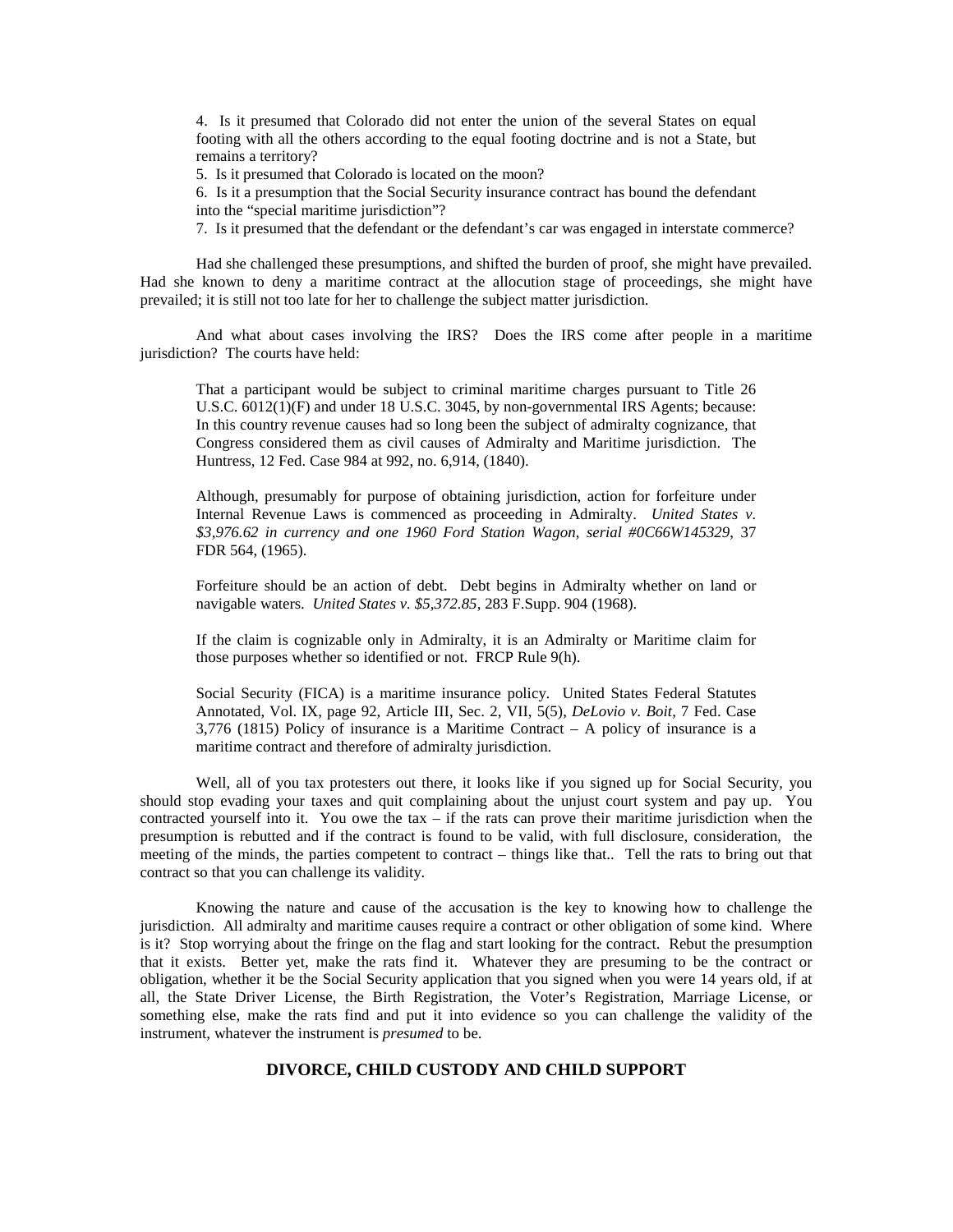These are all maritime actions for the enforcement of contract. Proctor Wiswall tells us in his lecture that the English Courts of Admiralty have been consolidated with the Queen's Bench (a common law court) and makes no bones about it. According to Wiswall, *infra*,:

In England and Wales since 1969 the first notable development has proven to be almost wholly historical - the ironically peaceful "capture" of the Admiralty Court by the foremost of the Courts of Common Law. By Section 2 of the Administration of Justice Act of 1970 **the Probate, Divorce and Admiralty Division of the High Court popularly known as "wills, wives and wrecks" - was reconstituted as the Family Division and the Admiralty Court transferred to the Queen's Bench Division with a status equal to that of the** *Commercial Court***.** 8 Thus was swept away the last vestige of the formerly exclusive jurisdiction of the English civil lawyers - the "Doctors of Law, exercent in the Ecclesiastical and Admiralty Courts". I will resist the temptation which always arises at this point to take us into the ghostly quadrangle of Doctors" Commons and say simply that, **to all outward appearances and for all practical purposes, the 1970 change in the status of the Admiralty Court has created a distinction without a difference.**

The authors submit that the condition in the United States is exactly the same. A distinction without a difference! And how appropriate! A commercial court popularly known as wills, wives, and wrecks is reconstituted as a Family Court; and the venue and nature of commerce is admiralty!

Among the top money makers for lawyers are surely divorce cases and from these divorce actions, spring child custody and child support cases and other family matters. The STATE claims an interest in the parties through the doctrine of *parens patriae*<sup>9</sup> Also, go to website: http://www.statecitizen.org/misc/paren%20patriae.txt for an in depth essay on the subject. It is highly recommended reading. The STATE may rely on the marriage license, birth certificate registration, Social Security application, driver license, or some other contract or quasi-contract, or all of the above. Whatever it is, the STATE is claiming an interest that conveys a right to the STATE to regulate the marriage. The authors believe all divorce actions to be unconstitutional because Article I, Section, Clause I, clearly mandates in no uncertain terms, in plain English that even a lawyer should be able to understand that: "No State shall...pass...any Law impairing the obligation of Contracts." If the lawyer cannot understand those simple words, the Supreme Court has explained them many times in numerous decisions which need not be cited here. If there is any doubt that marriage is a contract, there is much authority on that issue also. The matters are *stare decisis*, and have been for centuries.

In a divorce proceeding, the parties go to court where the attorneys and the judge negotiate a new contract. This new contract to dissolve the marriage replaces the original marriage contract and marriage license. Both parties sign the contract. Both parties are bound by it. Both parties have consented to who will have custody of the children and when. Both parties consent to who will pay how much to support the children. And if the contract is breached, the STATE's lawyers will enforce the new contract with a vengeance. If the parent who agreed to pay child support fails or refuses to pay promptly, no matter what the reason, that parent goes to the debtor's prison, which does not make any sense to the authors because how can one support his children from jail, even if he wants to? But, that is the wisdom of the lawyers. Pay up or go to debtor's prison; it is in the best interest of the child. One could easily avoid these ordeals,

 $\overline{a}$ 

 ${}^{8}$ Author's note: Even Proctor Wiswall equates Commercial Courts with admiralty and maritime courts.

 ${}^{9}$ *Parens patriae* is defined in Black's 6<sup>th</sup> as: literally "parent of the country, refers traditionally to the role of state as sovereign and guardian of persons under legal disability, such as juveniles or the insane, and in child custody determinations, when acting on behalf of the state to protect the interests of the child. It is the principle that the state must care for those who cannot take care of themselves, such as minors who lack proper care and custody from their parents. It is a concept of standing utilized to protect those quasisovereign interests such as health, comfort and welfare for the people, interstate water rights, and general economy of the state.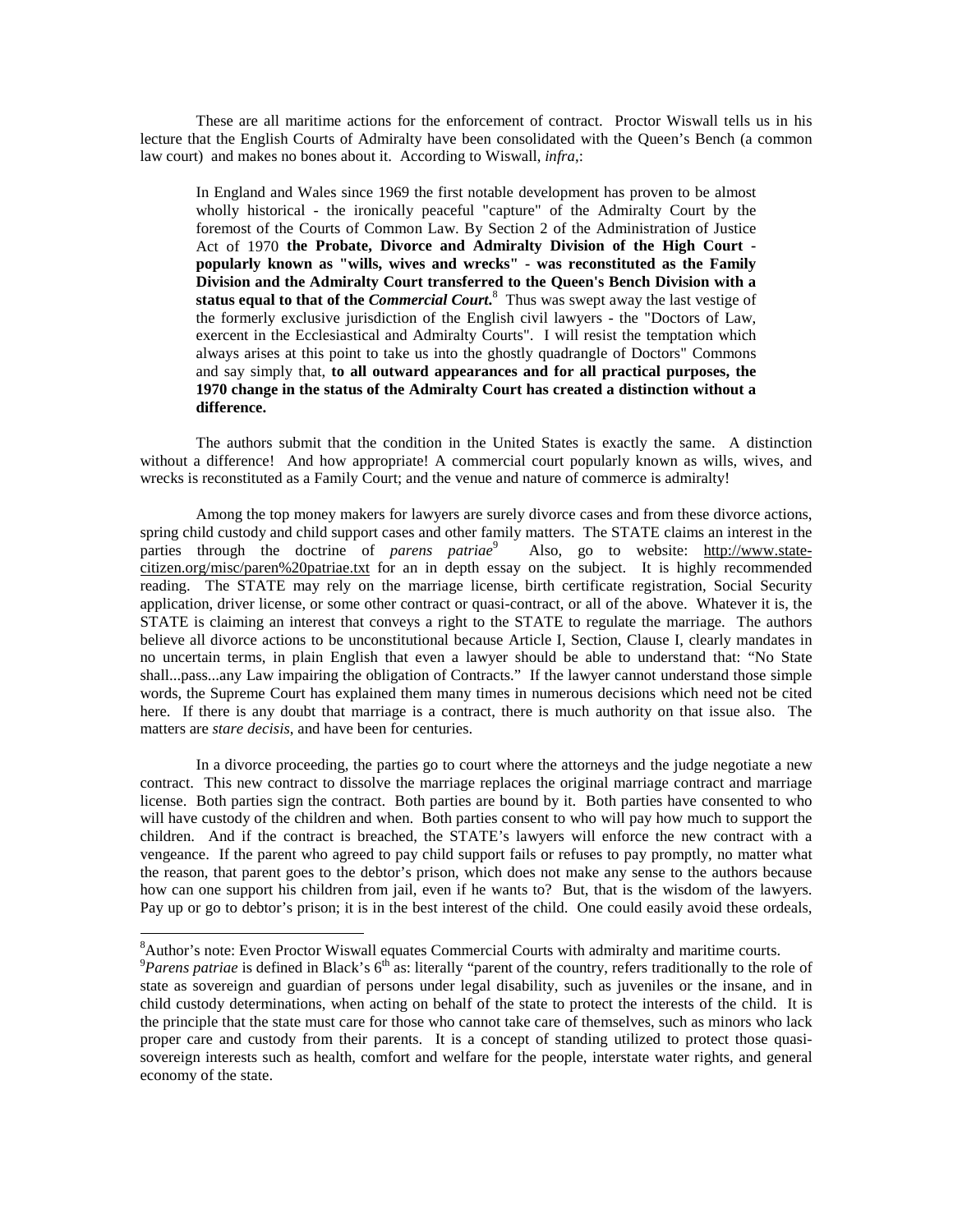even if the other spouse is hell-bent on divorce. Just say no to the new contract, the divorce decree; don't sign it. When the other spouse's lawyer files the divorce suit, why not counter sue the rat for the common law tort of interfering with the obligations of a contract? Just because you can't get along with your spouse, you are not necessarily obligated to divorce. One has the option of living separately but married and thereby keeping the STATE off your back and out of your pocket.

Under the doctrine of *parens patriae* the STATE is your mamma and your daddy. You are a dependent of the STATE. Daddy knows best, and knows what is in the best interests of his dependents. Because of this doctrine of *parens patriae* resulting from some undisclosed contractual nexus with the STATE, the STATE has acquired interests in your energy or labor, your bank account, your car, your home, your spouse and your children. If you don't manage your affairs according to the will of the STATE, the STATE will step in and manage your affairs for you through its lawyers and maritime courts. The STATE can tell you how much you must insure your car for. The STATE can tell you how to educate your children, how to discipline your children, how and when to vaccinate and medicate your children if they are sick. The STATE can demand that your children be drugged into oblivion with psychotropic drugs like Ridlin or Prosac should their STATE licensed and paid teachers think they show too much initiative in class. If the parents of the child object and refuse to administer the STATE ordered mind altering drugs to their child, the STATE can take the child away from the parents for child abuse. The parents might even face criminal charges. The abuses go on and on. It happens.

One court in Missouri, regarding the doctrine of *parens patriæ* in the case of *IN THE MATTER OF G.K.D., A MINOR, N.D.L., (PETITIONER) APPELLANT v. FAMILY & CHILDREN'S SERVICE OF GREATER ST. LOUIS, RESPONDENT*, 332 S.W.2d 62, (1960) held:

"Parents who faithfully discharge their parental obligations with assiduity and to the full extent of their means and abilities are entitled to the custody of their children. Parental rights, however, are not absolute and are not to be unduly exalted and enforced to the detriment of the child's welfare and happiness. The right of parentage is not an absolute right of property, but is in the nature of a trust reposed in them, and is subject to their correlative duty to protect and care for the child. The law secures their parental right only so long "as they shall promptly recognize and discharge their corresponding obligations. As the child owes allegiance to the government of the country of its birth, so it is entitled to the protection of that government, which, as parens patriæ, must consult its welfare, comfort, and interests in regulating its custody during its minority. Citing: *Purinton v. Jamrock*, 195 Mass. 187, 80 N.E. 802, 18 L.R.A., N.S., 926.

Absent fraud, duress, coercion, and other elements which might make the consent of the mother involuntary, for which a court in its sound discretion might permit the revocation of the consent, the rights of the parties are fixed at the time of the consent and the subsequent orders of the court having jurisdiction.

The STATE can control the welfare of your children because the STATE has an *interest* in them. The reader has probably noticed the word "interest" has been used a number of times in this article. Maybe it would be proper to define "interest." According to Black's  $6<sup>th</sup>$ , "interest" denotes a right, claim, title, or legal share in something; it means a right to have the advantage accruing from anything; any right in the nature of property, but less than title. There you have it folks, the STATE looks at your children as property, and claims the priority right or legal share in them.. Was Shakespeare right about what to do with the lawyers?

#### **SLAVERY AND DEBT BONDAGE**

If the STATE claims some right, or interest in the people, it means that the STATE is treating the people as property, and when people are treated as property they are slaves. Debt bondage or peonage is a form of slavery and slavery is against the law. Slavery violates the  $13<sup>th</sup>$  Amendment. Slavery violates federal law at Title 18 U.S.C., Section 1581 and Title 42 U.S.C. 1994.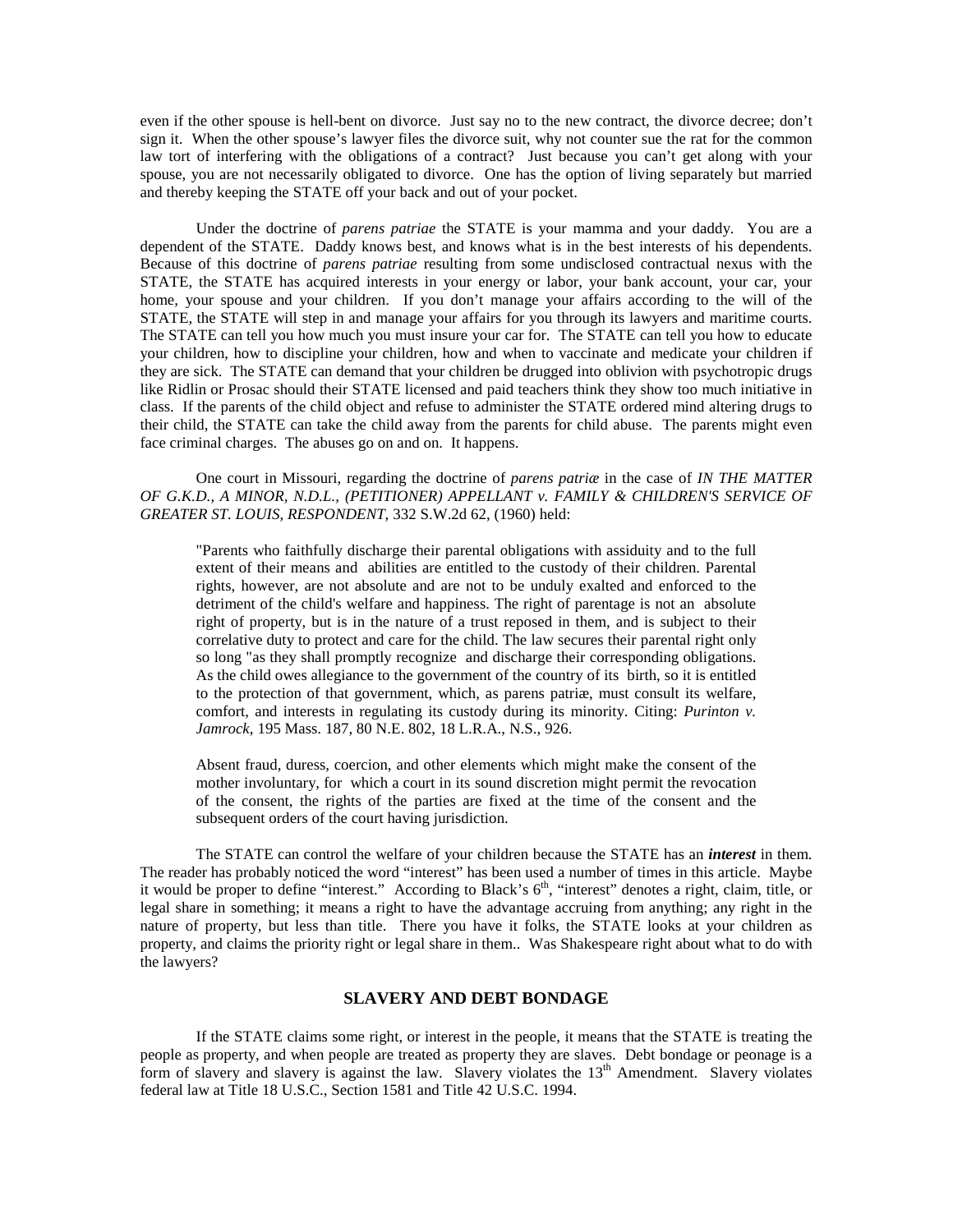#### TITLE 18 - CRIMES AND CRIMINAL PROCEDURE PART I - CRIMES CHAPTER 77 - PEONAGE AND SLAVERY

#### Sec. 1581. Peonage; obstructing enforcement

 (a) Whoever holds or returns any person to a condition of peonage, or arrests any person with the intent of placing him in or returning him to a condition of peonage, shall be fined under this title or imprisoned not more than 10 years, or both. (b) Whoever obstructs, or attempts to obstruct, or in any way interferes with or prevents the enforcement of this section, shall be liable to the penalties prescribed in subsection (a).

SOURCE (June 25, 1948, ch. 645, 62 Stat. 772; Pub. L. 103-322, title XXXIII, Sec. 330016(1)(K), Sept. 13, 1994, 108 Stat. 2147; Pub. L. 104-208, div. C, title II, Sec. 218(a), Sept. 30, 1996, 110 Stat. 3009-573.)

#### TITLE 42 - THE PUBLIC HEALTH AND WELFARE CHAPTER 21 - CIVIL RIGHTS SUB-CHAPTER I - GENERALLY

#### Sec. 1994. Peonage abolished

The holding of any person to service or labor under the system known as peonage is abolished and forever prohibited in any Territory or State of the United States; and all acts, laws, resolutions, orders, regulations, or usages of any Territory or State, which have heretofore established, maintained, or enforced, or by virtue of which any attempt shall hereafter be made to establish, maintain, or enforce, directly or indirectly, **the voluntary or involuntary service or labor of any persons as peons, in liquidation of any debt or obligation, or otherwise, are declared null and void.** -SOURCE- (R.S. Sec. 1990.)

It should be apparent even to the lawyers that the plain language of the statutes make contracts of both voluntary and involuntary peonage null and void and punishable by up to ten years in prison.

The Supreme Court discusses the issue of slavery and peonage quite succinctly in the case of *Alonzo Bailey v. State of Alabama*, 219 U.S. 219, (1911). Suffice it to say that the court held that contracts of peonage may be breached by either party at any time with impunity because contracts for peonage are unconstitutional. This is a landmark and very important case and the authors recommend that the readers obtain and study it. It is available at the website:

http://www.findlaw.com/http://caselaw.lp.findlaw.com/scripts/getcase.pl?navby=case&court=us&vol=219 &page=219

All forms of slavery including debt bondage and peonage are prohibited by a number of treaties forbidding slavery to which the United States is a high contracting party. The mention of only two of these treaties of which the United States is a party will be suffice to make the point. The full text of all the antislavery treaties may be found at the website:

http://tufts.edu/departments/fletcher/multi/humanRights.html.

#### **AMERICAN CONVENTION ON HUMAN RIGHTS, "PACT OF SAN JOSE COSTA RICA"**

(22 Nov. 1969) – Entered into force on 18 July, 1978.

Article 6. FREEDOM FROM SLAVERY. 1. No one shall be subject to slavery or to involuntary servitude, which are prohibited in all their forms, as is the slave trade and traffic in women.

#### **UNIVERSAL DECLARATION OF HUMAN RIGHTS**

(Adopted by UN General Assembly Resolution 217A (III) of 10 December 1948) Article 4. No one shall be held in slavery or servitude; slavery and the slave trade shall be prohibited in all their forms.